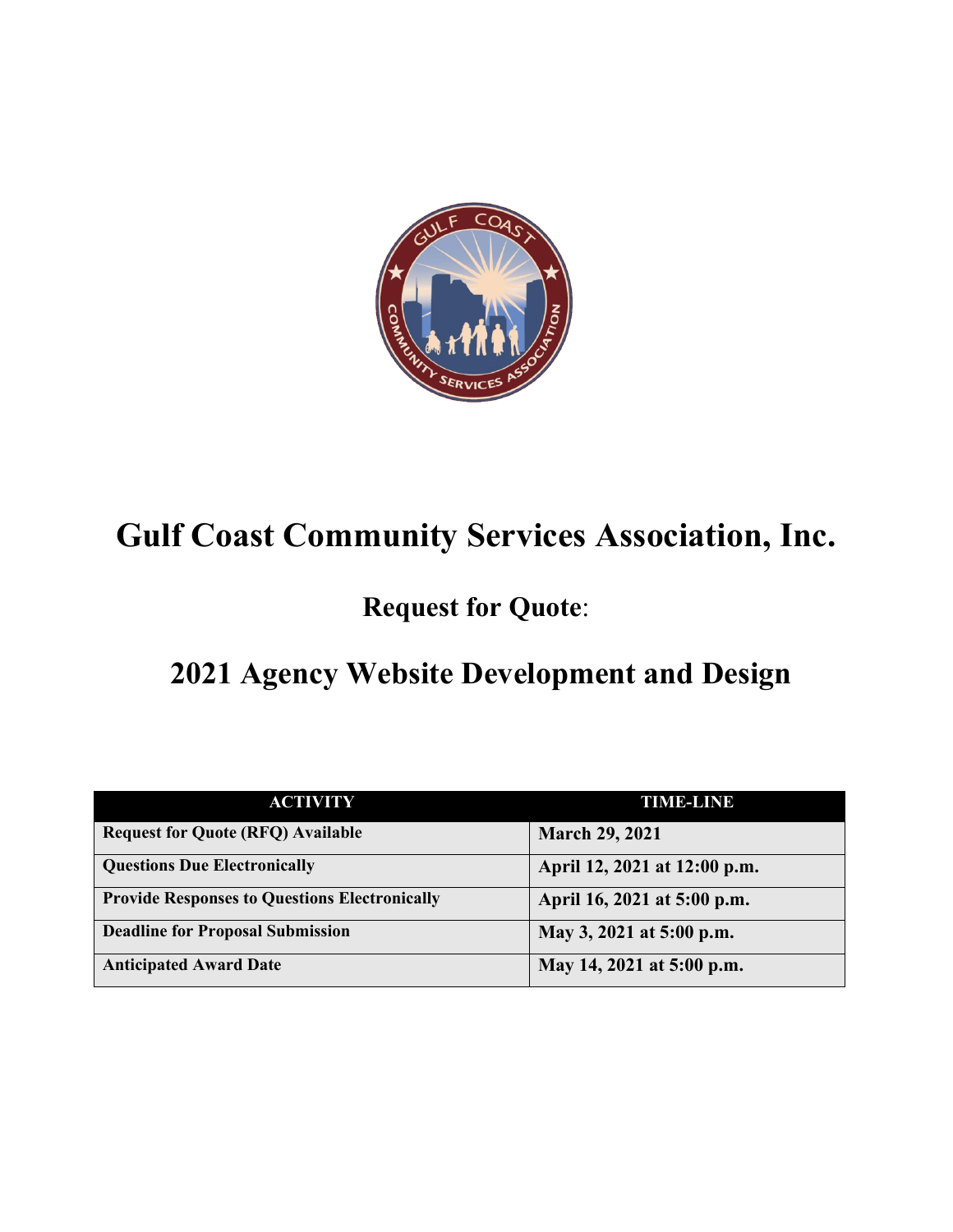# **TABLE OF CONTENTS**

# Page

| 1. Legal Classified Notice                                         | 3              |
|--------------------------------------------------------------------|----------------|
| 2. Background of Gulf Coast Community Services Association (GCCSA) | 3              |
| 3. RFQ Timeline                                                    | 3              |
| 4. Performance Period                                              | $\overline{4}$ |
| 5. Contact Information                                             | 4              |
| 6. RFQ Submittal Requirements                                      | $\overline{4}$ |
| 7. Scope of Work/Technical Requirements                            | $\overline{4}$ |
| 8. Proposal Components                                             | 6              |
| 9. Proposal Evaluation and Selection                               | 7              |
| 10. Standard Terms and Conditions                                  | 7              |
| 11. Form I - Proposal Cover Statement                              | 17             |
| 12. Form II – Conflict of Interest                                 | 18             |
| 13. Form III - Drug-Free Workplace                                 | 19             |
| 15. Form IV – Assumed Expenses and No Claim Acknowledgement        | 20             |
| 16. Form V – Certification and Disclosure                          | 21             |
| 17. Form VI- Certification Regarding Debarment and Suspension      | 22             |
| 18. Form VII - Certification Regarding Federal Lobbying            | 23             |
| 19. Form VIII - References                                         | 24             |
| 20. Form IX - Voluntary In-Kind                                    | 25             |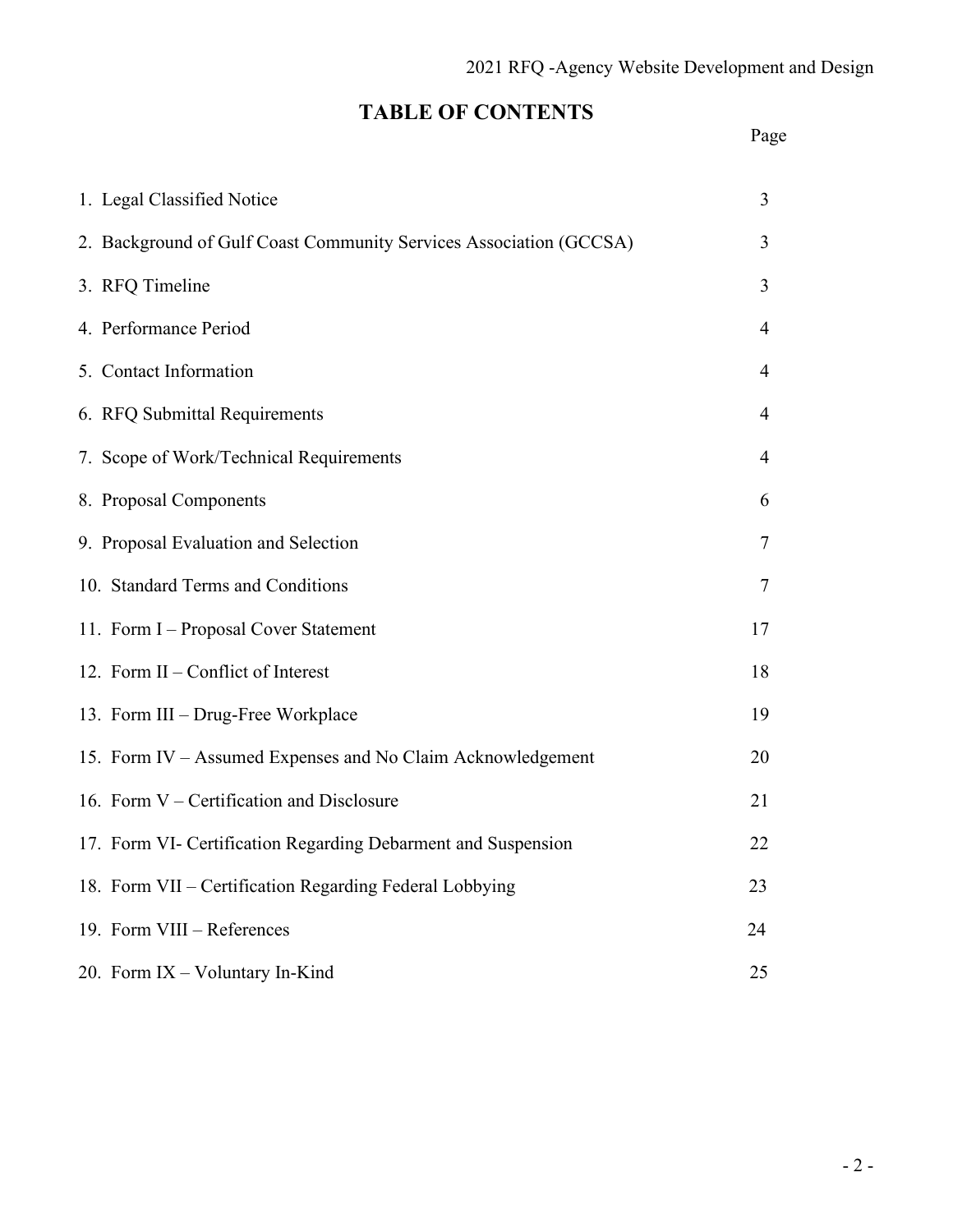# **1. Legal Classified Notice**

Gulf Coast Community Services Association, Inc. (GCCSA), is seeking detailed quotes from qualified vendors to provide website development, design, and security services. The service provided will be for a one-year period with an option to renew for four additional one-year terms. The Request can be downloaded from the agency's website at [www.gccsa.org.](http://www.gccsa.org/) Quote submission deadline is 5:00 p.m. **May 3, 2021**. This project is funded by the TX Dept of Housing and Community Affairs and the Dept of Health and Human Services.

## *GCCSA encourages Small Businesses, Minority-Owned Businesses and Women's Business Enterprises to apply.*

## **2. Background of Gulf Coast Community Services Association, Inc.**

Established in 1964, Gulf Coast Community Services Association, Inc. (GCCSA) is a private, nonprofit organization that engages partners and forges strategic alliances to educate, equip and empower individuals and families in their pursuit of economic independence. As Texas' largest Community Action Agency, GCCSA provides a diversity of programming and resources. GCCSA operates a high-quality Head Start and Early Head Start Program, Emergency Assistance (i.e. Rental/Mortgage, Utility and Transportation), Food Pantry, and a Community Learning Center that offers Vocational Training & Scholarship Opportunities and Adult Education & Literacy (i.e. GED, ABE and Computer Literacy). During its rich 50-plus year history, GCCSA has been honored to provide services to hundreds of thousands of under-served and un-served individuals and families in the Houston – Harris County area.

# **3. RFQ Timeline**

Request for Quote (RFQ) Available to Vendors **March 29, 2021** Questions Due Electronically By **April 12, 2021 at 12:00 p.m.** Responses to Questions posted to Agency Website By **April 16, 2021 at 5:00 p.m.** Deadline for Detailed Quote Submission **May 3, 2021 at 5:00 p.m.** Anticipated Award Date **May 14, 2021 at 5:00 p.m.** 

**Questions/Reponses.** Please send all questions via email to **lomasj**@gccsa.org with the subject line: RFQ for Agency Website Development and Design by 12:00 p.m. on **April 12, 2021**. Responses to submitted questions will be posted to [www.gccsa.org](http://www.gccsa.org/) website by 5:00 p.m. CST, **April 16, 2021**. Question submittals should include a reference to the applicable RFQ section and be submitted in the format shown below:

| Reference                | <b>Vendor Question</b>  |
|--------------------------|-------------------------|
| RFQ Section, Page Number | <i>Vendor question?</i> |
|                          |                         |

The Agency will only respond to those questions that have been submitted in writing via email by the date and time noted above.

**Presentation.** GCCSA shall have the right to invite qualified candidates to appear before the Board and/or Evaluation Committee to present its proposal.

**Due Date: Detailed Proposed Quotes must be received by GCCSA no later than 5:00 p.m. on May 3, 2021.** Proposals received after the deadline will not be accepted. Vendors who submit late quotes shall be sent an email notifying them that their proposed quote was late and could not be considered for award.

Quotes will be received in the following drop folder:

**[2021 RFQ Website Development](https://gulfcoastcommunityservices-my.sharepoint.com/:f:/g/personal/lomasj_gccsa_org/Esq7xZs88e1GiBfDxlGoUx4BPUvCPXQwX0Mga66hx-ugUQ?e=5%3aOHJK8I&at=9)**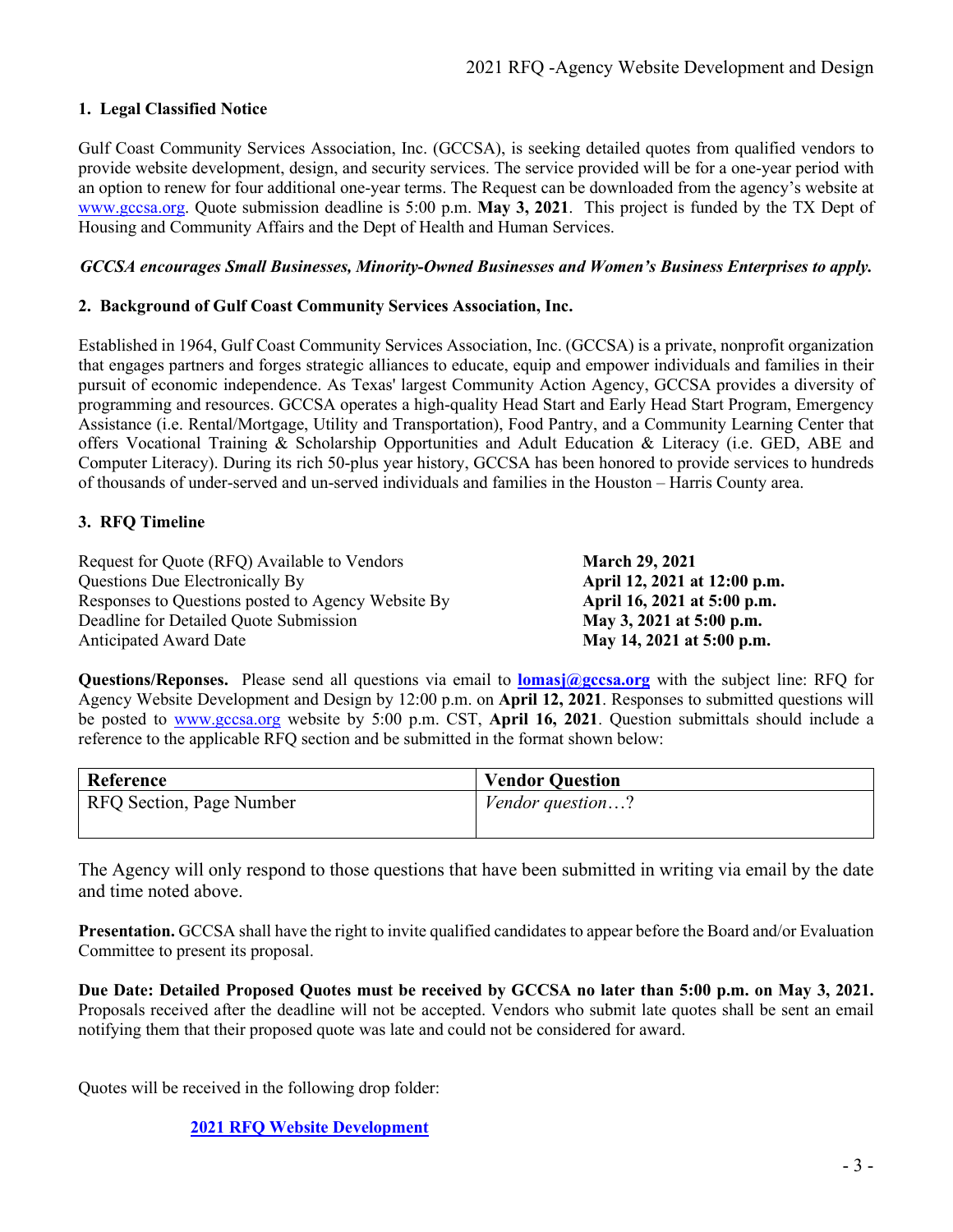**Award Date.** GCCSA will tentatively announce the selected vendor on **May 14, 2021**. Bidders will receive written notice as to whether their proposed detailed quote was accepted.

## **4. Performance Period**

GCCSA will negotiate a one-year contract with the successful bidder. GCCSA may renew contract for four additional one-year terms depending upon an annual review of performance and availability of funds.

## **5. Contact Information**

All communications regarding this RFQ must be coordinated through the office of:

Ja'Milla Lomas, Marketing & Community Relations Specialist Gulf Coast Community Services Association, Inc. 9320 Kirby Drive Houston, TX 77054 [lomasj@gccsa.org](mailto:lomasj@gccsa.org)

### **6. RFQ Submittal Requirements**

a. Proposals must be submitted in a complete package containing all requested supporting documentation.

b. Proposals must be emailed or electronically deposited in the drop folder provided. Proposals must be clearly labeled with the Vendor's name and **RFQ for Agency Website Development and Design**. Proposed quotes should be emailed to  $lomasi(\partial gccsa.org)$  no later than 5:00PM CST on the due date.

c. All costs incurred in the preparation of the proposal are the responsibility of the bidder and will not be reimbursed by GCCSA.

# **7. Scope of Work/Technical Requirements**

GCCSA, Inc. is requesting detailed quotes for the development, design, and site maintenance of our website. Our previous website was extensive, informative, and updated by our in-house marketing team on a regular basis. We are seeking a sleek, modern, interactive, and efficiently informative site, where our in-house team will be able to make and create content as-needed.

Communicating the Agency programs and services effectively with our customers, families and wider community via our online presence is essential in ensuring that GCCSA is reaching our intended targets. The following items are not restrictive of the type and quality of services that GCCSA, Inc. requires for our online home.

- a. **Interactive and user-friendly** for anyone who visits (e.g., customers, media inquiries, community partners, internal employees and board members, casual visitors).
- b. **Multi-lingual conversions.** At the very least, easily converted to Spanish and Vietnamese.
- c. **Back-end accessibility.** Our Agency designee(s) should be able to easily manage its content updates on the chosen platform, whether it is text, graphic, calendar, fillable form, etc.
- d. **Site Maintenance.** Regular site maintenance check-ups, back-ups, and updates for any widgets or plugins used for the site. These checks, back-ups and updates should not result in a site-wide shut down. Back-ups should be available to the Agency and specified if they are "in the cloud" or on a hard drive.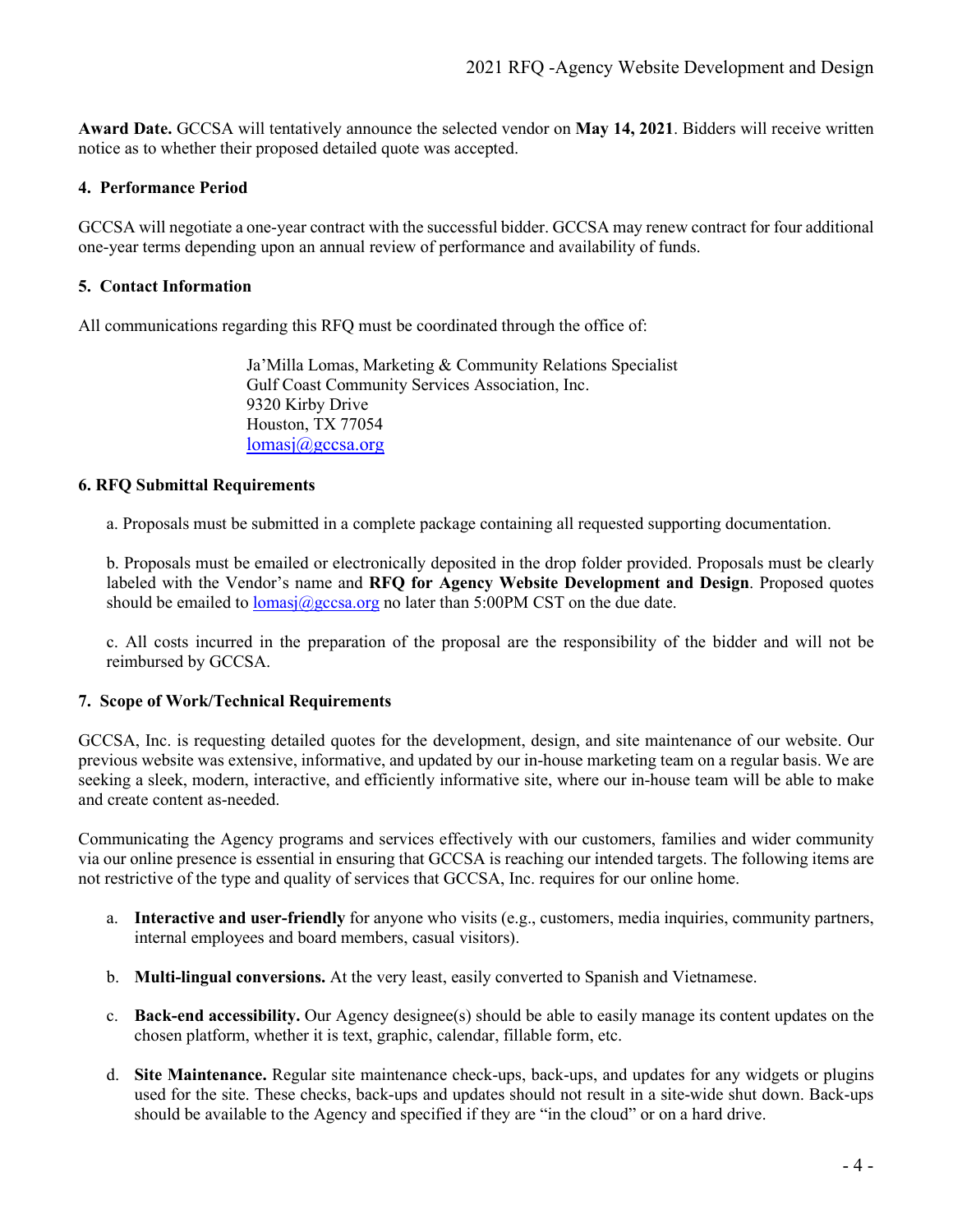- e. **Email marketing tool compatibility.** We would like to connect to Mail Chimp, Constant Contact, or similar service for digital newsletters.
- f. **Ability to create forms, surveys, and applications.**
- g. **Calendar of events.** Ideally, the calendar will be "interactive" where users may click on the tabs of the months and pull up different activities. An example may be found on [Avance-Houston's site.](https://www.avancehouston.org/parents/ages-0-3-eng-sp/#1591063619799-a95eb059-5f61)
- h. **Online store for internal use.** We frequently make items available for purchase for our employees.
- i. **Password-protected pages.** For employees, parents, trainings, etc.
- j. **Integrate our social media accounts, Google Analytics, FB Pixel.**
- k. **Blog/ News/ Updates section.**
- l. **Mobile compatible.**

*\*Include all documentation that demonstrates your proficiency in what is requested above (Scope of Work/Technical Requirements) and include the below bullets and Checklist.*

- *a. Bidder should provide information describing service provided to similar accounts.*
- *b. Bidder should provide information detailing how it handles security breaches and site issues.*
- *c. Bidder should provide a timeline for service development and delivery.*
- *d. Bidder should provide information that outlines a plan for development, design and maintenance of service being requested, including the platform and other tools suggested in bidder's plan.*
- *e. Bidder should provide a visual example of the design idea proposed for GCCSA's new website.*
- *f. Bidder should provide a cost breakdown that itemizes costs so that GCCSA can compare bids.*

### **Checklist:**

Indicate which provisions you are providing in the stipulated checklist.

*Can bidder provide the following? Please respond yes or no.*

- *1. An interactive, user-friendly site?*
- *2. Multi-lingual conversions (specify languages available)?*
- *3. Regular site maintenance without site-wide shut down?*
- *4. Automatic back-ups? Backed to hard drive or to the cloud?*
- *5. Email marketing tool compatibility and, if yes, to which applications?*
- *6. Ability to create forms and/or surveys?*
- *7. An interactive calendar of events?*
- *8. Ability to set up an online store for internal use?*
- *9. Ability to set up password protection for designated pages?*
- *10. Will GCCSA be able to integrate its social media accounts?*
- *11. Ability to set up a blog and/or a news/updates section?*
- *12. Can the web page be mobile compatible?*
- *13. Itemized costs?*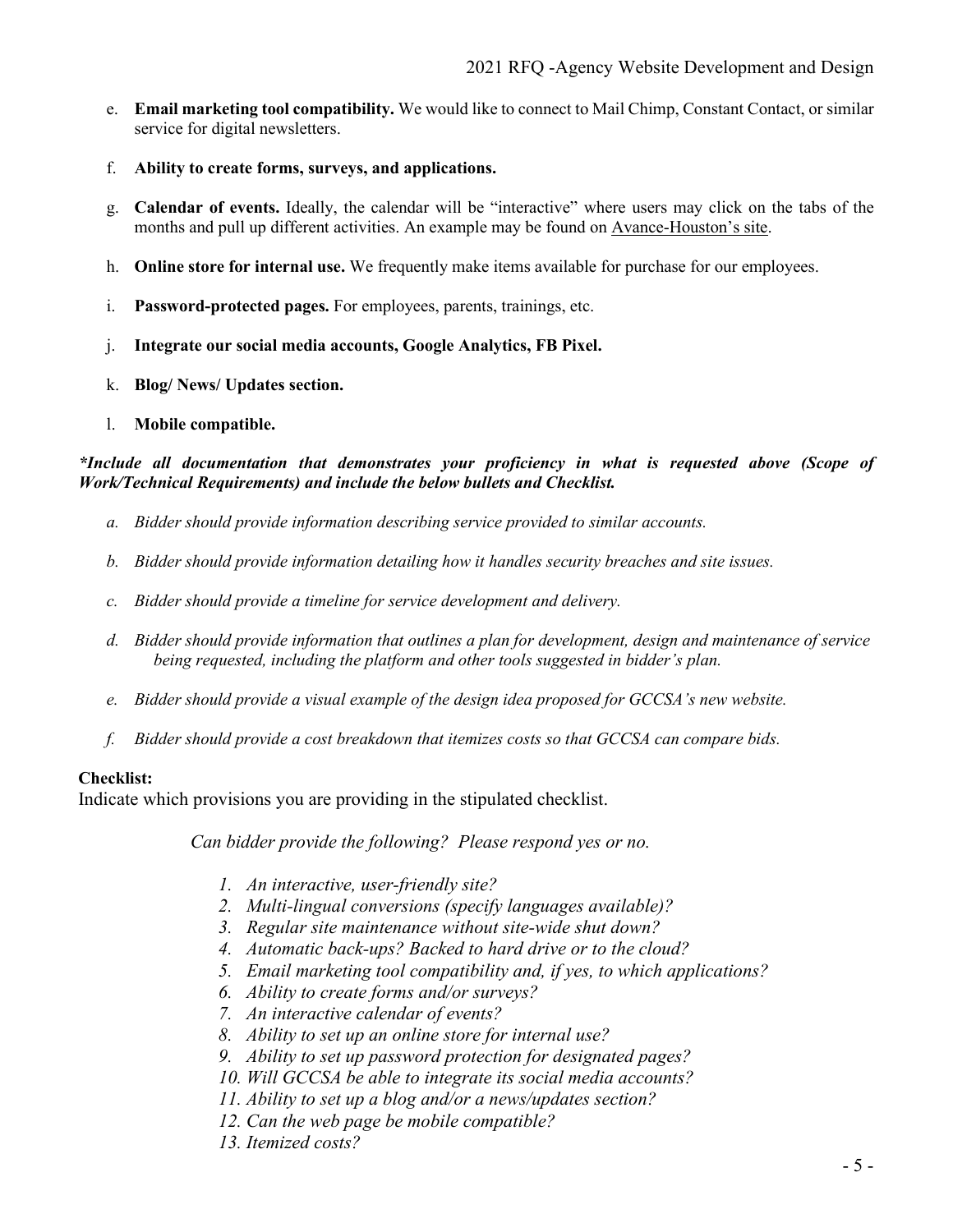# **8. Proposal Components**

# **I. Proposal Cover Statement**

The Proposal Cover Statement **(Form I)** with original or electronic signature of the authorized Representative must be attached to the original proposed quote and must precede the narrative.

# **II. Table of Contents**

Include a Table of Contents.

# **III. Organization's Narrative**

State your organization's mission, vision and its overall operation including company structure, company location(s), and type of services provided, geographic information and years in operation. Provide a list of your Houston office locations. If office locations are not local, describe how your firm intends to provide responsive and quality services to GCCSA.

Give a brief history and description of your organization and the business in which you are engaged. When was your organization founded? How long have you been in the current business? Who are your customers? How is your organization governed and managed?

Describe the experience of your staff, if any, in delivering your service, including their credentials.

Tell us anything else you would like us to know about your organization that is relevant to your proposal. *(No more than 2 pages, maximum for the organizational narrative.)*

# **IV. Bidder's Experience**

Describe your company's current or prior experience in **Website Development and Design**, including years in operation and experience. Identify the Project Manager and other key personnel who will be administering the contracted services. Provide three professional references. **(Form VIII)**

# **V. Cost/Fee Information**

Detail the total costs and fees for providing the goods/services as well as training and technical assistance (if applicable) on the utilization of the service as outlined in the Scope of Work.

The Federal guidelines mandate that each Head Start program pay 20% of the total cost to operate the program. For example, the Federal Government pays 80% of the funding and expects our program to account for the other 20% through in-kind donations from citizens, local businesses, universities, social service agencies, and other community agencies. **Please indicate in your response whether your firm can assist ours in achieving this goal. Donations are strictly voluntary and are not considered in the evaluation and awarding of this RFQ (Form IX).**

# **VI. Forms/Attachments**

Forms II – IX and all other applicable attachments from the requested documents list should be included under this section.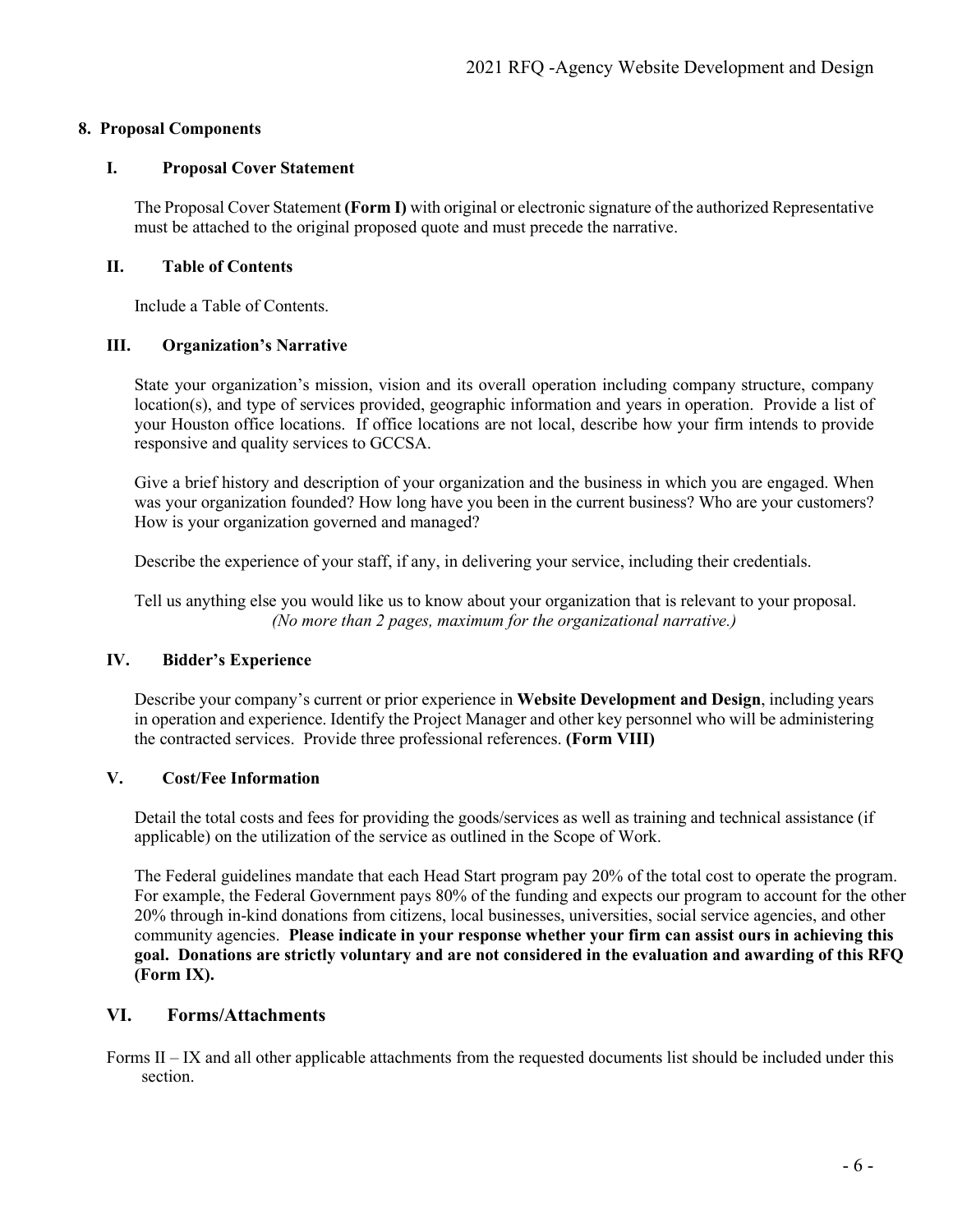# **9. Required Documents**

Proposals must include the following requested documents signed by the authorized representative where applicable:

**Section I**

- Proposal Cover Statement (Form I)
- **Section II**
- Table of Contents

**Section III**

- Company Narrative
- **Section IV**
- Bidder's Experience
- **Section V**
- Detailed Proposed Quote with Pricing Information (pages 4-5, Scope of Work)

# **Section VI**

- a. Disclosure of Potential Conflict of Interest (Form II)
- b. Certification Regarding a Drug-Free Workplace (Form III)
- c. Assumed Expenses and No Claim Acknowledgement (Form IV)
- d. Certification and Disclosure (Form V)
- e. Certification Regarding Debarment and Suspension (Form VI)
- f. Certification Regarding Federal Lobbying (Form VII)
- g. References (Form VIII)
- h. Supporting documentation for WBE, MBE or HUB if applicable
- i. Responses to Checklist (pages 5-6)

# **Additional items, if available**

- j. Company brochure
- k. Copies of any applicable licenses
- l. Form IX, if applicable

### **10. Proposal Evaluation and Selection**

GCCSA will utilize a Selection Committee to review and evaluate all RFQs submitted. GCCSA will evaluate all detailed proposed quotes according to a set criterion that is scored and then weighted as to importance in the overall evaluation process. Proposals will be evaluated only on information submitted in the detailed proposed quotes. Awards shall be made to the bidder whose bid is responsive to the solicitation and is most advantageous to the recipient in terms of price, quality and other factors considered. Once vendor(s) is selected, GCCSA will initiate negotiations to enter a contract. If negotiations are unsuccessful, GCCSA will begin negotiations with the next vendor. GCCSA has the right to accept or reject any or all proposals. In the event insufficient or no bids are received, GCCSA may elect to re-post the RFQ.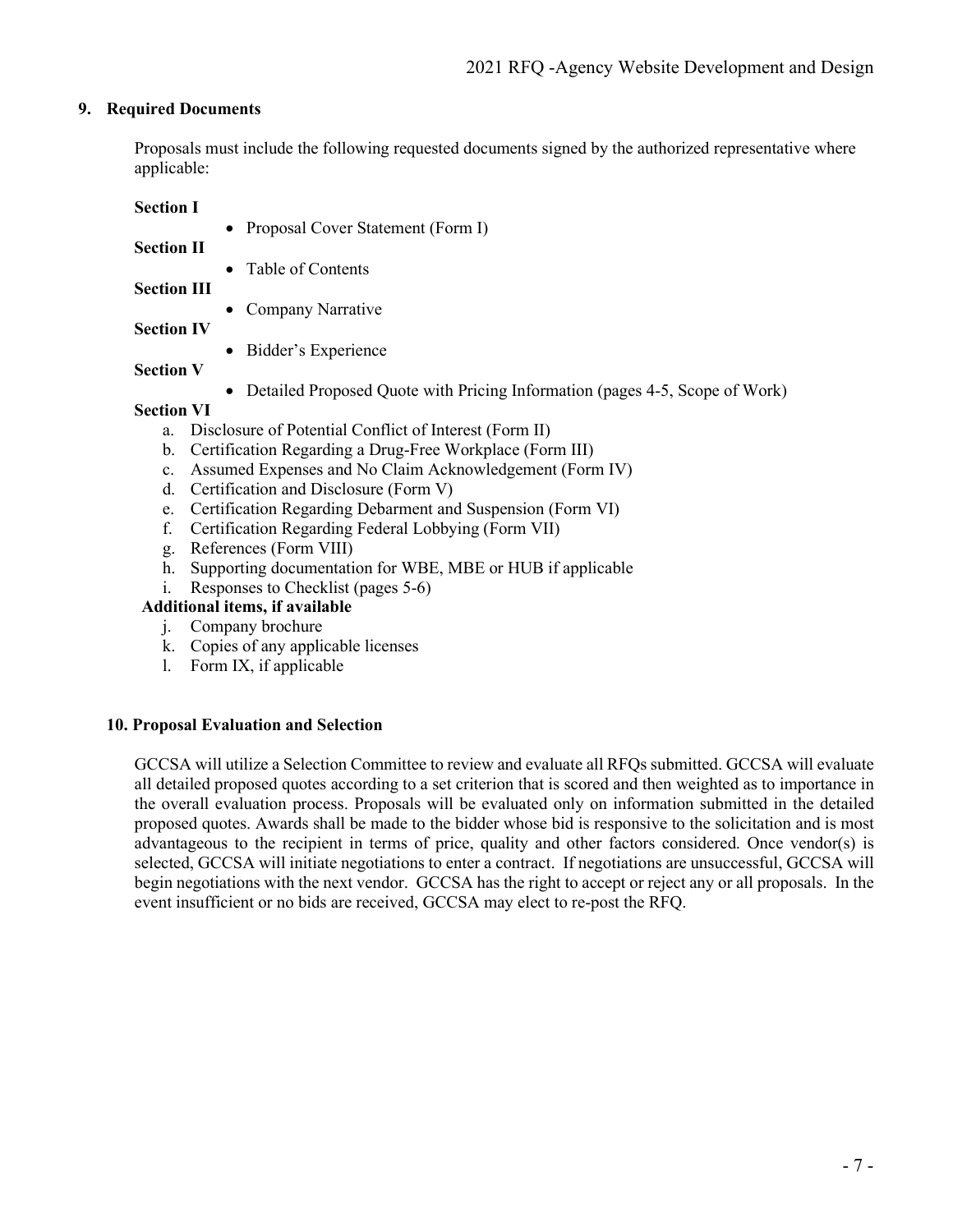## **STANDARD TERMS AND CONDITIONS**

#### **ARTICLE I: GENERAL PROVISIONS**

#### **Section 1.01 STATEMENT OF NON-COMMITMENT**

This RFQ is not an offer to enter into an agreement with any Bidder; it is a request to receive Proposals from Bidders interested in providing Goods or Services to GCCSA. GCCSA reserves the right to reject all Proposals, in whole or in part. GCCSA will not have any obligation to a Bidder until it has entered into a Contract with the Bidder on terms and conditions satisfactory to GCCSA. GCCSA entering into negotiations with a Bidder, with respect to any Proposal or otherwise, shall not be deemed to be an acceptance of such Proposal or Contract with the Bidder.

#### **Section 1.02 PERFORMANCE PERIOD**

Upon GCCSA's acceptance of a Bidder and the selected Bidder accepts GCCSA's terms, GCCSA shall execute a Services Agreement ("**Agreement**"). The agreement shall be effective for a primary term of one year ("**Performance Period**"). At the anniversary of the Performance Period, GCCSA, at its own discretion, may extend this Agreement for an additional four one- year terms.

#### **Section 1.03 MINORITY AND WOMEN BUSINESS ENTERPRISE (M/WBE) AND/OR HISTORICALLY UNDERUTILIZED BUSINESS (HUB)**

GCCSA supports and encourages M/WBEs and HUBs to submit Proposals for current, existing, and future procurements. As a social service agency, GCCSA is committed to the opportunity of equal access by all segments of our community.

#### **Section 1.04 SILENCE OF SPECIFICATIONS**

The apparent silence of specifications as to any detail, or the apparent omission of a detailed description concerning any point, shall be regarded as meaning that only the best commercial practice will be acceptable. All interpretations of specifications shall be made based on this statement.

#### **Section 1.05 GOVERNING INTERPRETATION**

In the event of any conflict of interpretation of any part of this overall document, GCCSA's interpretation shall govern.

#### **Section 1.06 COMPLIANCE WITH PUBLIC BID REQUIREMENTS**

By submission of a Proposal, the Bidder agrees to be bound by the requirements set forth in this public solicitation. GCCSA, at its sole discretion, may disqualify a Proposal from consideration if GCCSA determines a Proposal is nonresponsive and/or non-compliant, in whole or in part with the requirements set forth in this public solicitation.

## **Section 1.07 BINDING EFFECT OF PROPOSAL**

Each Bidder agrees to and shall be bound by the information and documentation provided with the Proposal unless otherwise agreed in writing and signed by GCCSA's Chief Executive Officer.

#### **Section 1.08 RIGHT TO MODIFY, RESCIND OR REVOKE PUBLIC BID**

GCCSA reserves the right to modify, rescind, or revoke this RFQ, in whole or in part, at any time prior to the date on which the authorized representative of GCCSA executes an Agreement with the selected Bidder.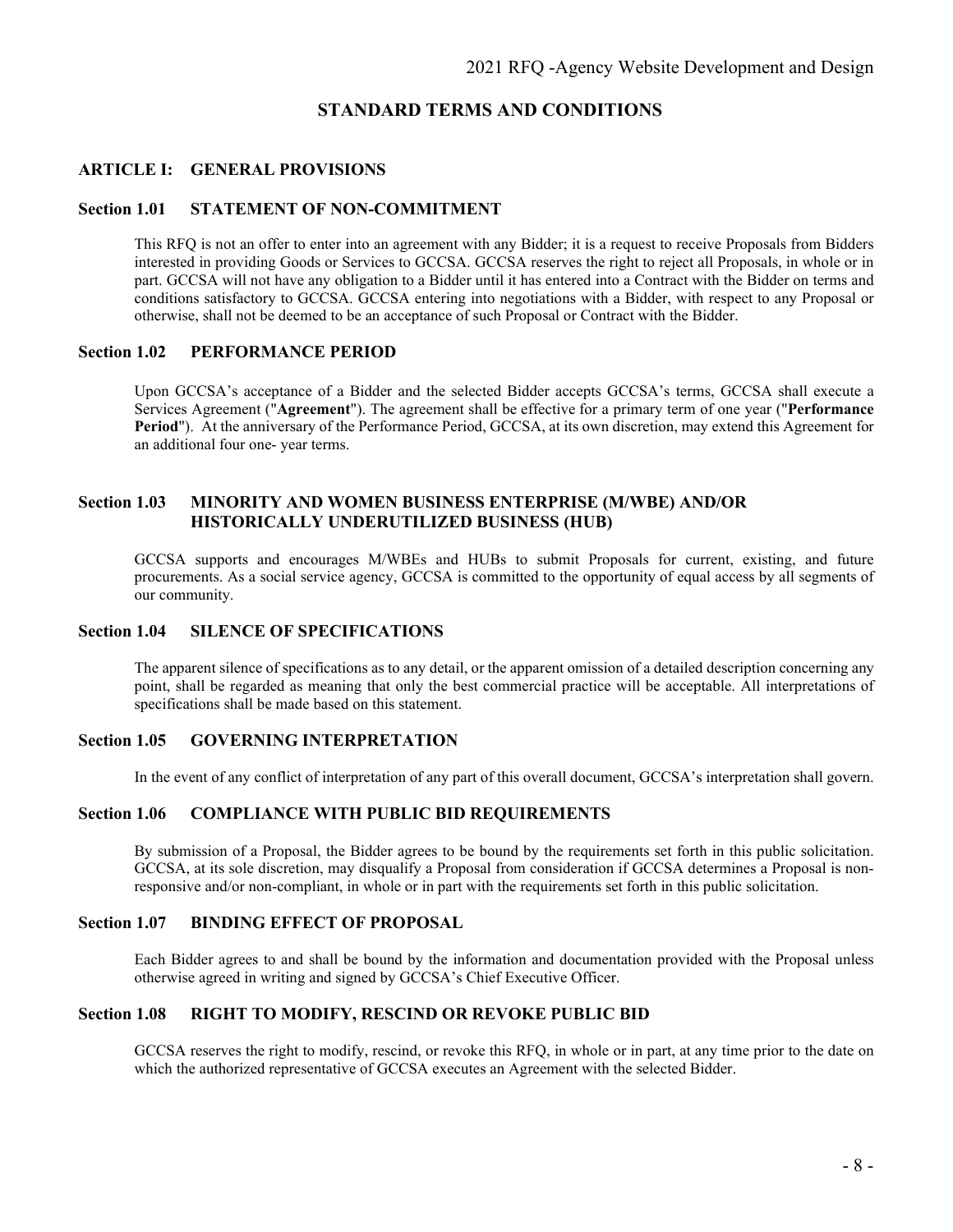#### **Section 1.09 DEBARMENT AND SUSPENSION**

Pursuant to Title 2 CFR Part 200 Uniform Administrative Requirements, Cost Principles and Audit Requirements for Federal Grants the Bidder shall comply with the non-procurement debarment and suspension common rule, "Debarment and Suspension." This common rule restricts sub-awards and Contracts with certain parties that are debarred, suspended, or otherwise excluded from or ineligible for participation in Federal assistance programs or activities.

# **ARTICLE II SOLICITATION INSTRUCTIONS**

#### **Section 2.01 REPRODUCTION**

If the Bidder obtains the public solicitation electronically via e-mail or on a computer disk, electronically scans, re-types or in some way reproduces any portion of the RFQ in order to prepare a response, the Proposal must be submitted in hard copy according to the instructions contained in the RFQ. If, in the Proposal, the Bidder makes any changes whatsoever to GCCSA's published RFQ, GCCSA's RFQ as published shall govern. Furthermore, if an alteration of any kind to GCCSA's published RFQ Scope of Proposed Quote is discovered before or after Contract is executed and is or is not being performed; the Contract is subject to immediate cancellation.

#### **Section 2.02 BIDDER CONDUCT**

No gratuities of any kind will be accepted including meals, gifts, or tips during this public solicitation process. Violation of these conditions will subject the Bidder to immediate disqualification from the Proposal process.

#### **Section 2.03 PUBLIC DISCLOSURES**

No public disclosures or news releases pertaining to this RFQ shall be made without prior written approval of GCCSA.

#### **Section 2.04 USE AND DISCLOSURE OF INFORMATION**

If a Proposal includes proprietary data, trade secrets, or information the Bidder wishes to exclude from public disclosure, then the Bidder must specifically label such data, trade secrets, or information as follows: **"PRIVILEGED AND CONFIDENTIAL – PROPRIETARY INFORMATION."**

To the extent permitted by law, information labeled by the Bidder as proprietary will be used by GCCSA only for purposes related to or arising out of the following:

- 1. Evaluation of Proposals
- 2. Selection of a Bidder Pursuant to the Public Bid process
- 3. Negotiation and execution of an Agreement, if any, with the selected Bidder

#### **Section 2.05 OWNERSHIP OF PROPOSALS**

All Proposals become the physical property of GCCSA upon receipt.

#### **Section 2.06 BRAND NAME**

Any catalog, brand name or manufacturer's reference used in the RFQ is for descriptive purposes only, unless specifically stated otherwise (not restrictive), and is used to indicate type and quality outcomes. Proposals on brands of a like nature and quality will be considered.

#### **Section 2.07 PROPOSAL BOND REQUIREMENT**

No bond is required for this RFQ.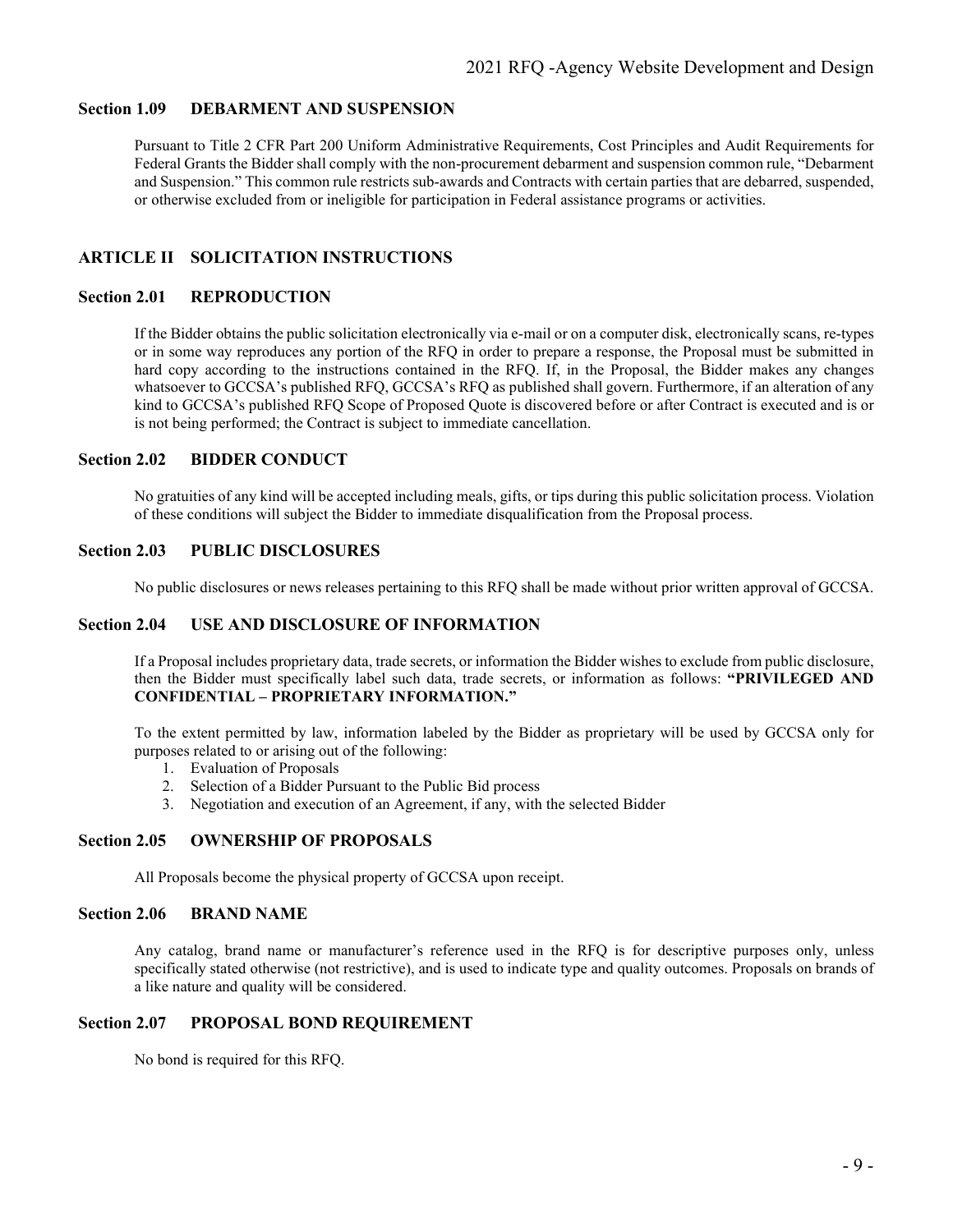#### **Section 2.08 PERFORMANCE BOND REQUIREMENT**

No performance bond is required for this RFQ.

#### **Section 2.09 TAXES**

GCCSA is exempt from local Sales Tax and Federal Tax. **Do not include tax in the Proposal**. GCCSA's Tax Exemption Certificate will be furnished upon Bidder's written request to GCCSA.

#### **Section 2.10 GOVERNING LAW**

Bidders shall comply with ALL applicable federal, state and local laws and regulations. Bidder is further advised these requirements shall be fully governed by the laws of the State of Texas.

#### **Section 2.11 PATENTS/COPYRIGHTS**

The Bidder agrees to protect GCCSA from claims involving infringement of patents or copyrights.

#### **Section 2.12 OVERCHARGES**

The Bidder hereby assigns to GCCSA any and all claims for overcharges associated with any Agreement resulting from this RFQ which arise under the antitrust laws of the United States 15 U.S.C.A. Section 1, et seq. (1973) and which arise under the antitrust laws of the State of Texas, Texas Business and Commercial Code Ann. Sec. 15.01, et seq. (1967).

#### **Section 2.13 SUPPLEMENTAL MATERIALS**

Bidders are responsible for including all pertinent product information in the Proposal. Literature, brochures, data sheets, specification information, and completed forms requested as part of the Proposal and any other facts, which may affect the evaluation and subsequent Agreement award, should be included.

Materials such as legal documents and contractual agreements, which the Bidder wishes to include as a condition of the Proposal, must also be in the Proposal.

#### **Section 2.14 PRICING**

Where unit pricing and extended pricing differ, the price that best benefits GCCSA, as determined by GCCSA, will prevail.

#### **Section 2.15 QUANTITES**

The attention of the Bidder is called to the fact that, unless stated otherwise, the quantities given in the proposal are best estimates and are given as a basis for the comparison of proposals. Quantities ordered may be increased or decreased by GCCSA as deemed necessary during the Agreement period.

#### **Section 2.16 INSPECTIONS**

GCCSA reserves the right to inspect any item(s) or service location(s) for compliance with specifications and requirements and needs of the using department. If a Bidder fails to satisfactorily show an ability to perform, GCCSA can reject the Proposal as inadequate.

#### **Section 2.17 BIDDER PRESENTATIONS**

Bidders may be invited to GCCSA to present their goods and/or services. GCCSA will establish the format, time, date and location for presentations.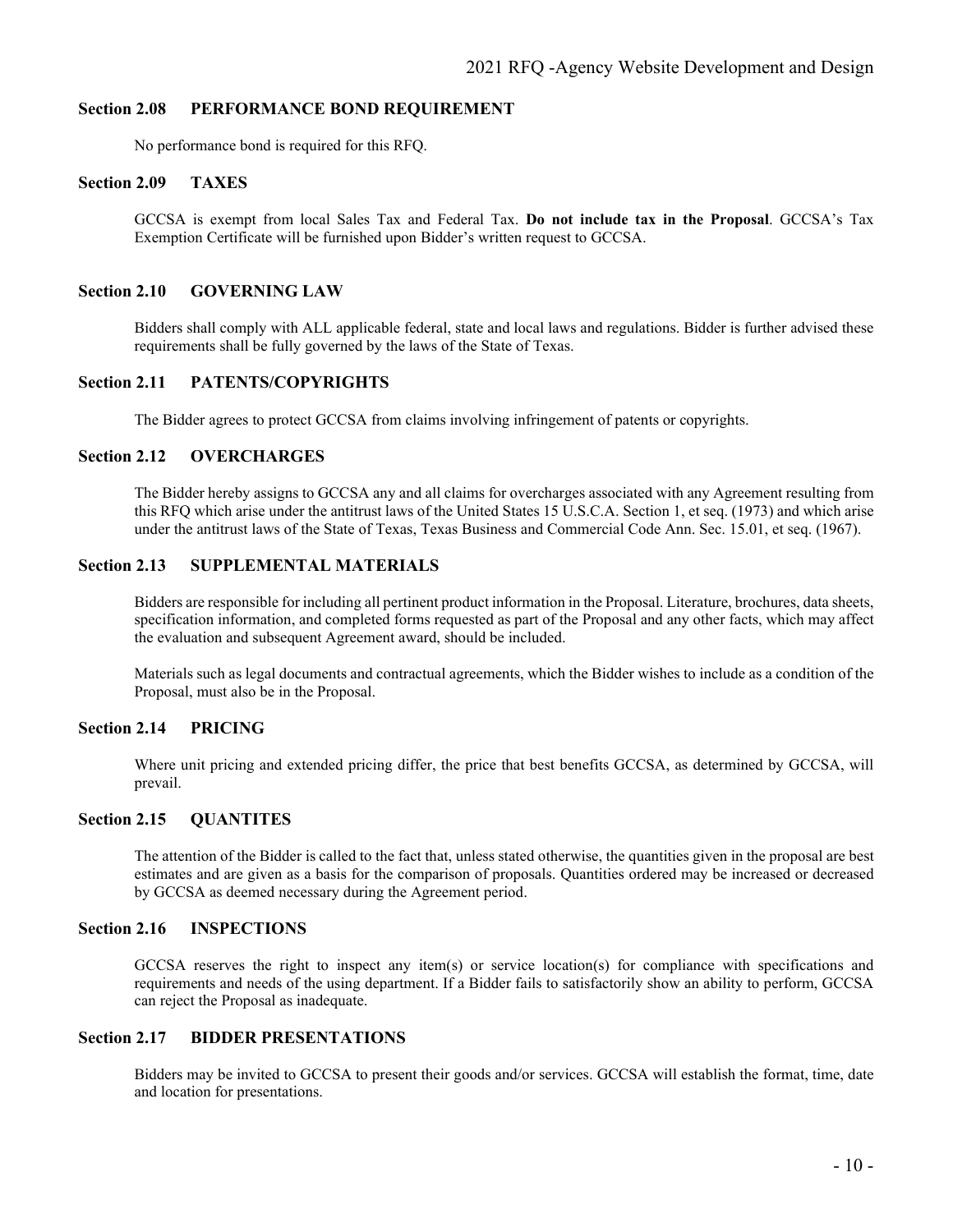#### **ARTICLE III. TERMS AND CONDITIONS**

#### **Section 3.01 PRICES**

Prices and/or rates will remain firm for the term of the Agreement. The pricing policy proposed and submitted must address the following concerns:

- 1. The structure must be clear, accountable and auditable.
- 2. It must cover the full spectrum of services required.
- 3. Costs and compensation must be consistent with the rates established or negotiated as a result of this Public Bid or Purchase Order issued based on this Agreement.

#### **Section 3.02 FORMAL CONTRACT AND/OR PURCHASE ORDER**

No employee of the Contractor is to begin work prior to receipt of a GCCSA Contract executed by GCCSA's CEO.

The contract shall serve as the authorization to proceed with work in accordance with the Contract.

## **Section 3.03 PERSONNEL**

The Contractor represents that it has or will secure at its' own expense any and all personnel costs necessary to perform the services required under this Contract.

#### **Section 3.04 SHIPPING**

F.O.B. destination; freight prepaid.

#### **Section 3.05 ATTORNEY'S FEES**

If any legal action commences or is necessary to enforce or interpret the terms of this RFQ, the prevailing party shall be entitled to reasonable attorney's fees, costs, and necessary disbursements in addition to any other relief to which that party may be entitled.

#### **ARTICLE IV. PROPOSAL EVALUATION PROCEDURES**

#### **Section 4.01 BASIS OF AWARD**

The Bidder selected for award will be the Bidder whose Proposal, as presented in response to the RFQ and as determined by GCCSA in accordance with the evaluation criteria set forth in this RFQ, to be the most advantageous to GCCSA. GCCSA is not bound to accept the lowest bid Proposal.

#### **Section 4.02 NEGOTIATION WITH BIDDERS**

Bidders submitting proposals may be afforded an opportunity by GCCSA for discussion and revision of Proposals. Revisions may be permitted after submissions of Proposals and prior to award for the purpose of obtaining best and final offers.

GCCSA may conduct negotiations with responsible Bidders who submit Proposals found to be reasonable and likely to be selected for award pursuant to the selection criteria set forth in this RFQ. In conducting negotiations, GCCSA will not disclose information derived from Proposals submitted by competing Bidders, except as and if law requires disclosure.

#### **Section 4.03 MODIFICATION OF PROPOSALS**

All Bidders will be afforded the opportunity to submit best and final Proposals if: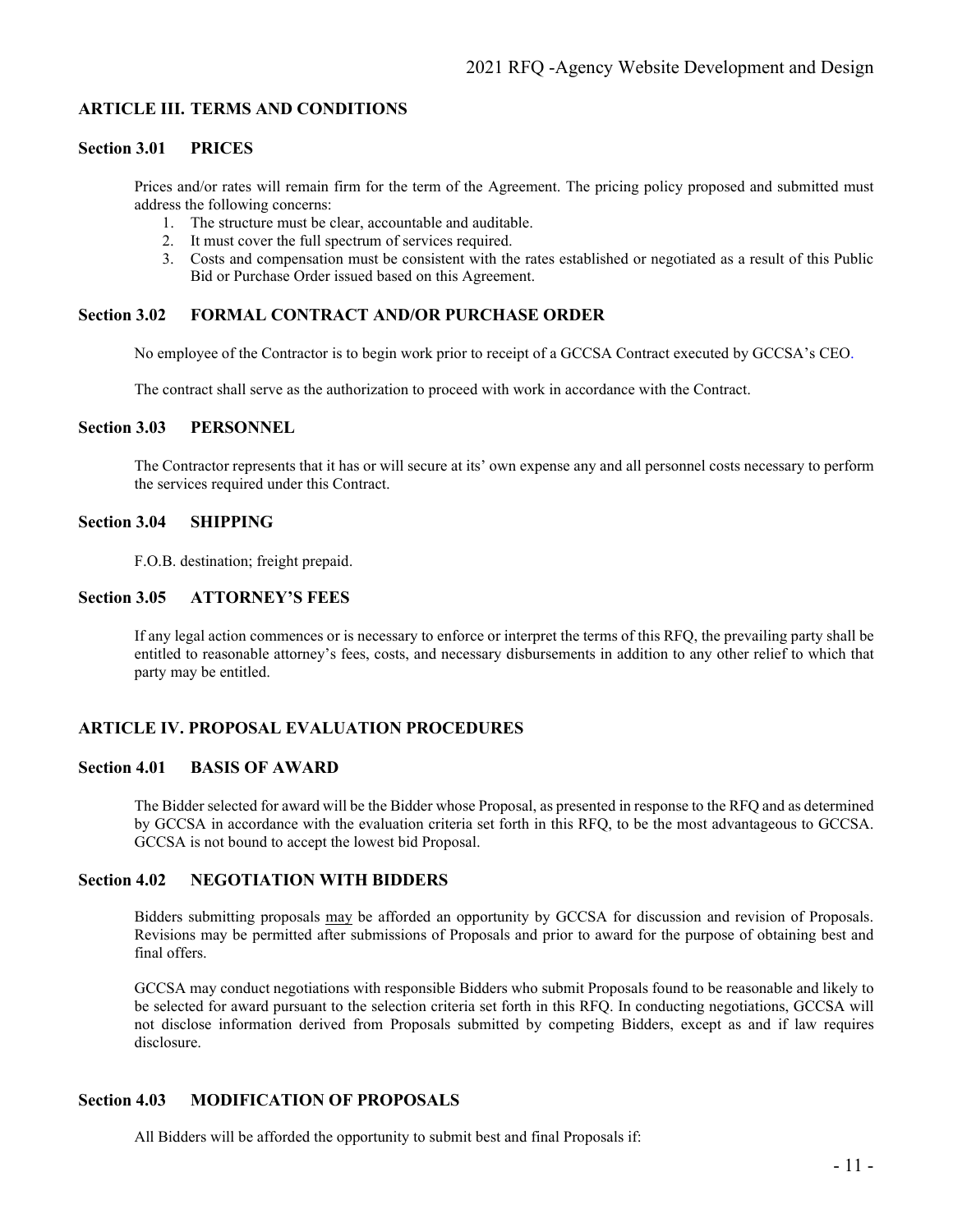- a) Negotiations with any other Bidder result in a material alteration to the RFQ and
- b) Such material alteration has a cost consequence that could alter the Bidders proposed quotations regarding rates for Goods or Services.

#### **Section 4.04 EVALUATION OF PROPOSALS**

Submission of a Proposal indicates the Bidder's acceptance of the evaluation process set forth in this RFQ and the Bidder's acknowledgment that subjective judgments may be made by GCCSA in regard to the evaluation process.

#### **Section 4.05 AWARD OF CONTRACT(S)**

Award of contract to the successful bidder is non-exclusive. GCCSA reserves the right to award multiple contracts to provide goods and services.

#### **ARTICLE V. ALTERNATE DISPUTE RESOLUTION**

#### **Section 5.01 OFFICER TO OFFICER**

A Senior Executive of GCCSA and of the Bidder will arrange a prompt meeting, without legal representation, to make an honest effort to resolve the differences.

# **Section 5.02 MEDIATION**

If the previous remedy does not resolve the dispute, then the parties will enlist the services of a private mediator recognized by the courts of the State of Texas to resolve the differences. The parties may engage legal representation.

#### **Section 5.03 ARBITRATION**

If a resolution is still unable to be resolved, then the matter will be handed over for arbitration in accordance with the commercial arbitration rules of the American Arbitration Association. Costs for Arbitration will be split 50/50 by GCCSA and Bidder.

#### **Section 5.04 APPEALS PROCESS**

An appeal may occur when a Bidder believes they were treated unfairly in the contract award process. All appeals must be handled in accordance with the following procedural guidelines:

1. Appeals must be submitted in writing within ten (10) working days from receipt of the letter of rejection to:

Chief Executive Officer Gulf Coast Community Services Association, Inc. 9320 Kirby Drive Houston, Texas 77054

- 2. The Bidder must base the appeal upon why they, rather than the Bidder selected for the award, deserve the contract.
- 3. The Bidder shall submit relevant information and any additional documentation requested by GCCSA's Chief Executive Officer to substantiate the basis for the Bidder's appeal.
- 4. Upon receipt of all requested documentation supporting the appeal, GCCSA's Chief Executive Officer will assess the appeal.
- 5. Notification of the action taken by GCCSA's Chief Executive Officer will be mailed to the Bidder.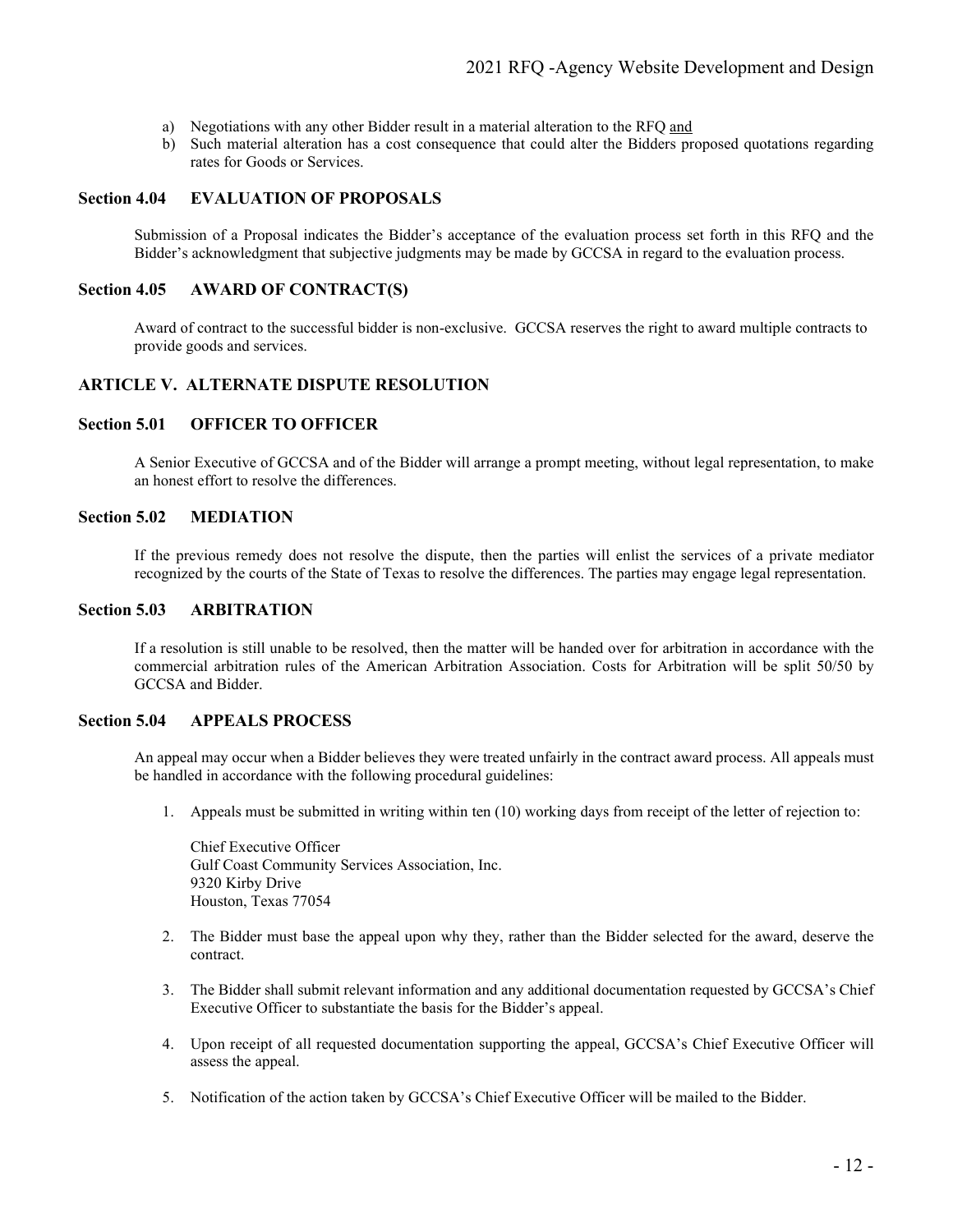# **ARTICLE VI. CONTRACT PROVISIONS**

#### **Section 6.01 TERMS**

The following terms and conditions shall be a binding part of an executed contract:

#### **Section 6.02 INVOICES AND PAYMENTS**

1. In consideration of the execution and timely performance of the services rendered and/or goods purchased which is herein outlined in the Scope of Work attached hereto as Exhibit A, Agency agrees to compensate **Contractor** the amount negotiated between the Parties and herein incorporated in the Scope of Work. Any Contract entered into by **Contractor** that is to be paid from grant funds shall be limited to payment from the grant funding.

2. **Contractor** shall provide monthly, itemized invoices by the 10<sup>th</sup> of each month indicating the services provided, regular fee and its in-kind contribution. Agency will pay **Contractor** within thirty (30) business days of receipt with appropriate documentation attached. Any invoice that cannot be verified by the Contract price and/or is otherwise incorrect will be returned to **Contractor** for correction. Prior to all payments made for services provided under this Contract, **Contractor** shall provide its IRS Form W-9, Taxpayer Identification Number or social security number as applicable.

3. Invoices must include the Contractor 's name, address, phone number, e-mail address and contact person. Request for payment shall be addressed to the attention of:

> Gulf Coast Community Services Association, Inc. Office of Audit, Financial and Human Resources Attn: Accounts Payable 9320 Kirby Drive Houston, TX 77054 or via e-mail to: billing@gccsa.org

4. Payments shall be made to Contractor only for services provided to support the Contract purpose where such services are specifically authorized by this Contract. Agency reserves the right to disallow payment for any service billed by Contractor if Agency believes that such service was not provided to support the Contract purpose or was not authorized by the Contract.

5. GCCSA is exempt from local sales tax and federal tax. GCCSA's tax exemption certificate will be furnished upon Contractor's request.

6. In the event GCCSA is prevented from fulfilling the above payment due to a decrease of funding, it shall promptly notify **Contractor** and negotiate a reimbursement schedule suitable to both Parties. If grant funding is suspended, terminated or should become unavailable at any time for the continuation of services paid for by the grant, and further funding cannot be obtained for the Contract, then the sole recourse of Agency shall be to terminate any further services under the Contract and the Contract shall be null and void. Upon cancellation of the Contract, GCCSA shall not be responsible for the payment of services rendered after the notice of cancellation.

#### **Section 6.03 In-Kind**

**Contractor** may provide matching in-kind goods and/or services during the Contract period, at contractor's discretion. This is strictly a voluntary donation. Donations, if any, will not be considered in the awarding of this RFQ.

#### **Section 6.04 Insurance**

1. **Contractor** shall, at all times during the term of this Contract, maintain insurance coverage with not less than the type and requirements shown below. Such insurance is to be provided at the sole cost of **Contractor**. These requirements do not establish limits of Contractor's liability.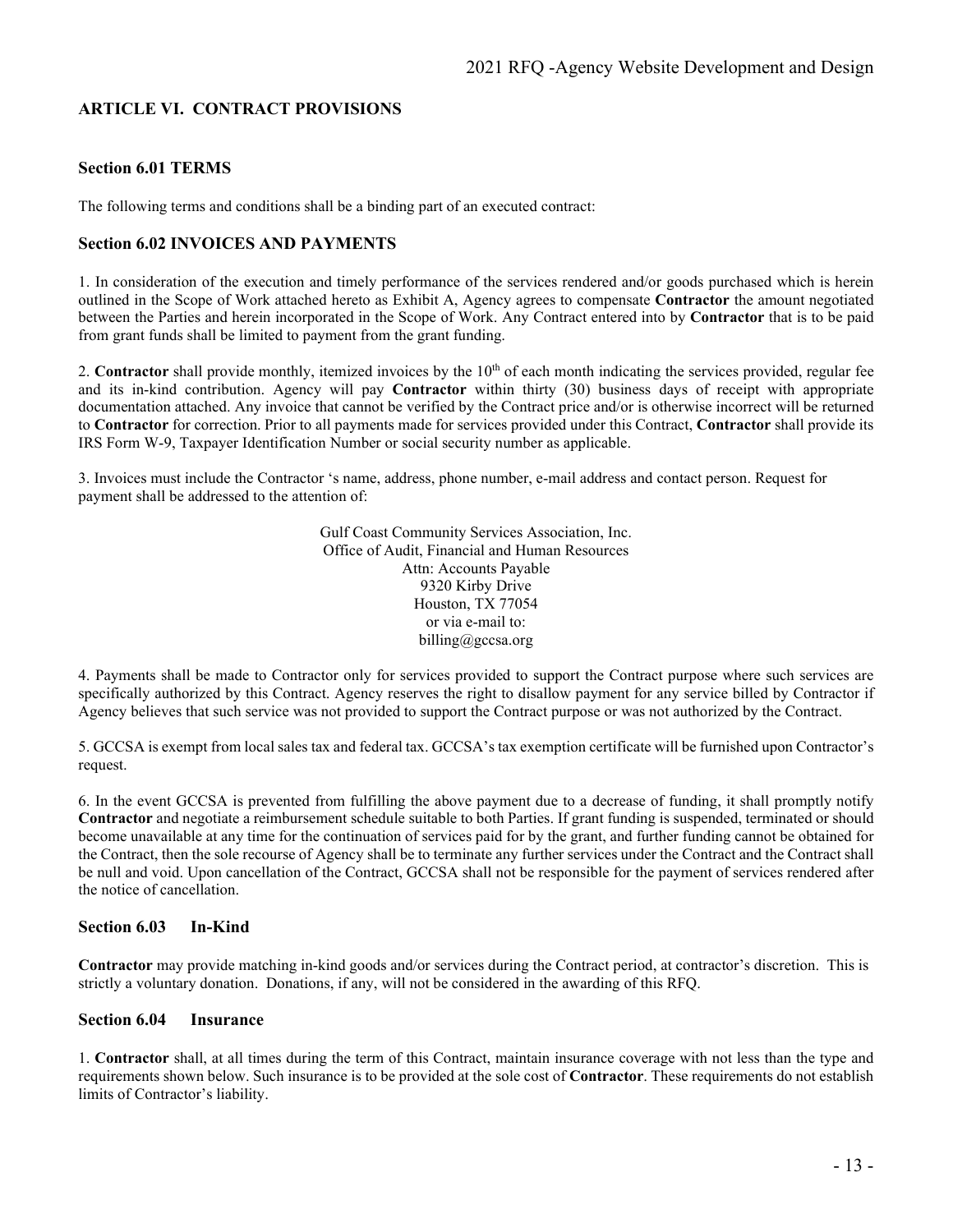# 2021 RFQ -Agency Website Development and Design

2. All policies of insurance shall waive all rights of subrogation against Agency, its officers, employees, and agents. Upon request, certified copies of original insurance policies shall be furnished to Agency. Agency reserves the right to require additional insurance should it be necessary.

3. Except for the Worker's compensation Policy, GCCSA shall be an additional named insured on all policies.

4. Each insurance policy shall contain a covenant by the insurance company issuing the policy that the policy will not be modified or cancelled unless thirty (30) days prior written notice of modification or cancellation is given to an authorized representative of GCCSA. In the event Contractor receives notice of modification or cancellation of any of the policies required under this Contract, then, prior to the effective date of the modification or cancellation of the policy, Contractor shall obtain a policy of insurance affording the required insurance from an insurance carrier acceptable to GCCSA. If Contractor fails to obtain such an insurance policy, GCCSA may immediately terminate the Contract without further notice to Contractor.

5. Contractor shall provide a Certificate of Insurance evidencing such coverage:

**a. Professional Liability.** Professional Liability covering employees and omissions. Minimum required for each occurrence is one million dollars (\$1,000,000.00).

**b. Worker's Compensation**. Worker's Compensation covering all individuals who provide services pursuant to the Contract at the statutory limits in effect as of the Effective Date of the Contract and as modified from time to time by the regulatory body or insurance carrier charged with administering Worker's Compensation for the State of Texas.

**c. Employer's Legal Liability.** Employer's legal Liability in amounts of not less than one million dollars (\$1,000,000.00) per accident, one million dollars (\$1,000,000.00) for disease (policy limit) and one million (\$1,000,000.00) for disease (per person).

**d**. **Commercial General.** Commercial General Liability, including Broad Form Coverage, Contractual Liability, Bodily and Personal Injury, Property Damage and Completed Operations with combined limits of not less than one million dollars \$1,000,000.00 each occurrence and aggregate of two million dollars \$2,000,000.

**e. Automobile Liability.** Comprehensive Automobile Liability Insurance covering all owned, non-owned and hired vehicles with a combined single limit of not less than one million dollars (\$1,000,000.00).

### **Section 6.05 Indemnification**

1. Each Party shall to the extent allowed by law, indemnify, hold harmless and defend the other Party, its officers, directors, employees, agents and the Texas Department of Housing and Community Affairs (TDHCA) from and against any and all liability for injury, disallowed cost, damages, claims, losses, and expenses, including attorney's fees and cost of suit caused by any act or omission of either Party, its employees, volunteers, agents or program participants or anyone for whose acts any of them may be liable, any subcontractor or anyone directly or indirectly employed by them or anyone for whose act any of them may be liable regardless of whether such acts or omissions are caused by the party indemnified hereunder.

2. No provision, term or condition in the contract regarding indemnification obligations shall be construed to limit the application of insurance procured by the contractor in accordance with the requirements set forth in the contract.

#### **Section 6.06 Access to Records and Retention**

1. GCCSA, the awarding agencies, the U.S. Comptroller General, or any of their duly authorized representatives, shall have access to any books, documents, papers and records of contractor which are directly pertinent to a specific program for the purpose of making audits, examinations, excerpts and transcriptions.

2. Contractor shall maintain records generated and rendered pursuant under this Contract for a period of at least three (3) years following the end of the Contract term.

#### **Section 6.07 Conflict of Interest**

It is the responsibility of Contractor to comply with applicable laws, rules, regulations, ordinances, and other legal requirements regarding conflict of interest and nepotism. In that regard, Contractor is required to have in place and at all times follow policies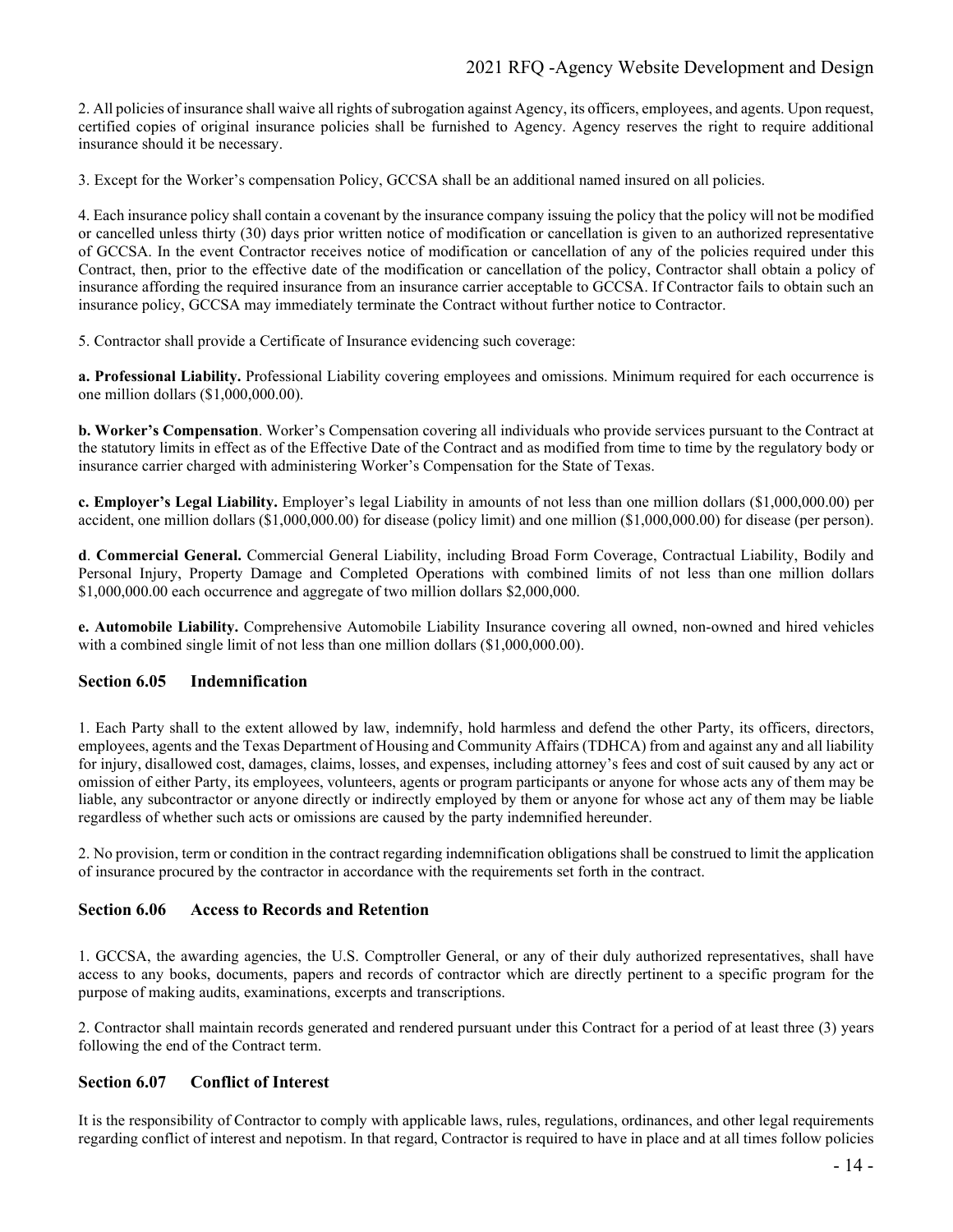# 2021 RFQ -Agency Website Development and Design

to ensure such compliance to avoid prohibitive conflict of interest or the appearance thereof, in an actual or suspected conflict of interest or the appearance thereof occurs or is alleged, Contractor shall promptly identify same, review the matter with its legal counsel, and advise Agency (i) what, factually occurred, (ii) was there any violation of legal requirements or policy, and (iii) if there was a violation what will be the corrective action to address that matter and prevent any recurrences.

#### **Section 6.08 Reporting of Fraud, Waste and Abuse**

1. Contractor shall fully cooperate with Agency's efforts to detect, investigate, and prevent waste, fraud, and abuse. Contractor shall immediately notify Agency of any identified instances of waste, fraud, abuse, or other serious deficiencies.

2. Contractor may not discriminate against any of its employees or other persons who reports a violation of the terms of this contract or of any law or regulation to Agency or to any appropriate law enforcement authority, if the report is made in good faith.

#### **Section 6.09 Political Activity Prohibited**

Funds provided under this contract shall not be used for influencing the outcome of any election, the passage or defeat of any legislative matter, or used directly or indirectly to hire employees or in any other way fund or support candidates for the legislative, executive, or judicial branches of government.

# **Section 6.10 Contract Violations and Penalties**

In the event of an established Contract violation, Agency will notify in writing of the action to be taken, based on the nature of the violation. Agency has the option of establishing a corrective action plan. The corrective action plan will be negotiated with Contractor on an individual basis, depending on the nature of the Contract violation. Further violation of the corrective action plan may be grounds for suspension or termination of the Contract.

#### **Section 6.11 Termination**

1. Agency reserves the right to terminate the Contract for default if Contractor breaches any of the terms therein, including warranties of Contractor or if Contractor becomes insolvent or commits acts of bankruptcy. Such right of termination is in addition to and not in lieu of any other remedies Agency may have in law or equity. Default may be construed as, but not limited to, failure to deliver the services within the proper amount of time, and/or to properly perform any and all services required to the Agency's satisfaction and/or to meet all other obligations and requirements.

2. If, for any reason, Contractor shall fail to fulfill in a timely and proper manner its obligations under the Contract, or Contractor violates any of the covenants, agreements or stipulations of this Contract, GCCSA shall thereupon have the right to terminate the Contract by giving written notice to Contractor of such termination and specifying the effective date thereof, at least thirty (30) days before the effective date of such termination. In that event, all finished and unfinished documents, data, studies, surveys, drawings, maps, models, photographs, reports or any other material prepared by the Contractor under this Contract shall, at the option of GCCSA, become its property and Contractor shall be entitled to receive just and equitable compensation for any satisfactory work completed which is usable to GCCSA.

#### **Section 6.12 Debarment and Suspensions.**

Contractor certifies that it is not on the non-procurement portion of the General Services Administration's "List of Parties Excluded from Federal Procurement or Non-procurement Programs" in accordance with E.O.'s 12549 and 12689, "Debarment and Suspension".

### **Section 6.13 Equal Employment Opportunity.**

The Parties agree to comply with E.O. 11246, "Equal Employment Opportunity, "as amended by E.O. 11375, "Amending Executive Order 11246 relating to Equal Employment Opportunity," and as supplemented by regulations at 41 CFR part 60, "Office of Federal Contract Compliance, Equal Employment Opportunity, Department of Labor."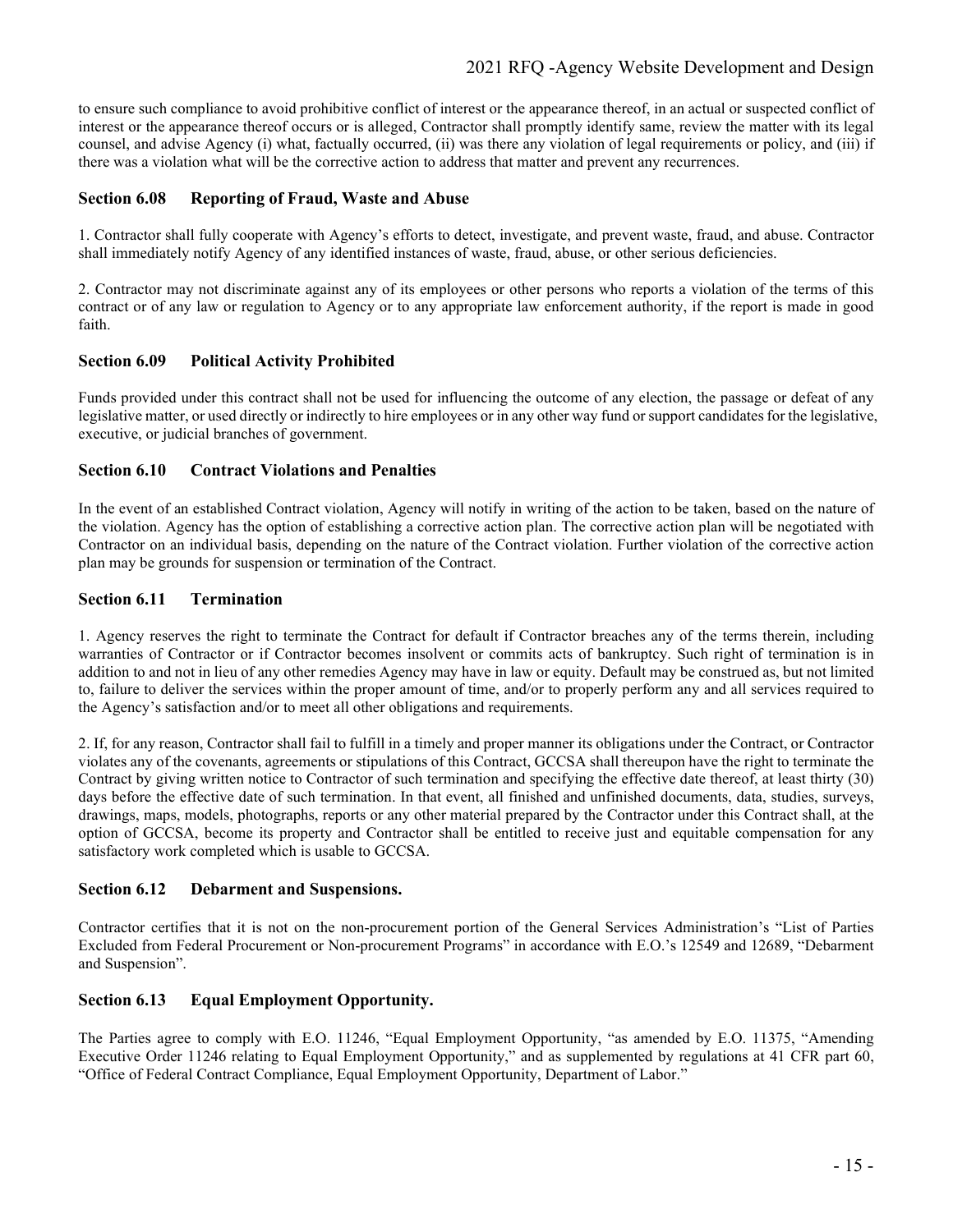#### **Section 6.14 Byrd Anti-Lobbying Amendment.**

Contractor certifies that it will not and has not used Federal appropriated funds to pay any person or organization for influencing or attempting to influence an officer or employee of any agency, a member of Congress, officer or employee of Congress, or an employee of a member of Congress in connection with obtaining any Federal contract, grant or award covered by 31 U.S.C. 1352.

#### **Section 6.15 Clean Air Act.**

The Parties agree to comply with all applicable standards, orders, or regulations issued pursuant to the Clean Air Act (42 U.S.C. 7401 et seq.) and the Federal Water Pollution Control Act, as amended (33 U.S.C. 1251 et seq.), as amended. Violations shall be reported to the Federal awarding agency and the Regional Office of the Environmental Protection Agency (EPA).

### **Section 6.16 Copeland "Anti-Kickback" Act.**

Contractor shall comply with the Copeland "Anti-Kickback" Act (18 U.S.C. 874), as supplemented by the Department of Labor regulations 29 CFR part 3, "Contractors and Subcontractors on Public Building or Public Work Finance in Whole or in Part by Loans or Grants from the United States." This Act provides that each contractor or subrecipient shall be prohibited from inducing, by any means, any person employed in the construction, completion or repair of public work, to give up any part of the compensation to which he or she is otherwise entitled.

#### **Section 6.17 Davis Bacon Act.**

All construction contracts of more than \$2,000 awarded by GCCSA and its sub-recipients shall comply with the Davis Bacon Act (40 U.S.C. 276a to a-7) and as supplemented by Department of Labor regulations (29 CFR part 5, "Labor Standards Provisions Applicable to Contracts Governing Federally Financed and Assisted Construction").

#### **Section 6.18 Contract Work Hours and Safety Standards Act.**

All contracts awarded by GCCSA in excess of \$2,000 for construction contracts and in excess of \$2,500 for other contracts that involve the employment of mechanics or laborers shall comply with Sections 102 and 107 of the Contract Works Hours and Safety Standards Act (40 U.S.C. 327-333), as supplemented by Department of Labor regulations (29 CFR part 5).

### **Section 6.19 Governing Law and Venue**

1. The Parties shall comply with all applicable federal, state, and local laws and regulations. This contract and the rights and obligations of the Parties hereto shall be governed by and construed solely under and in accordance with the laws of the State of Texas.

2. Any alterations, additions or deletions to the terms of the contract which are required by changes in federal law and regulations, or state statutes and regulations are automatically incorporated into the contract and shall become effective on the date designated by such law or regulation.

3. The Parties agree that venue for any judicial proceeding under this Contract shall be in the State of Texas and that exclusive venue shall be in Harris County, Texas. If a judicial proceeding is brought in the United States District Court then said lawsuit shall be brought exclusively in the United States District Court for the Southern District of Texas, Houston Division.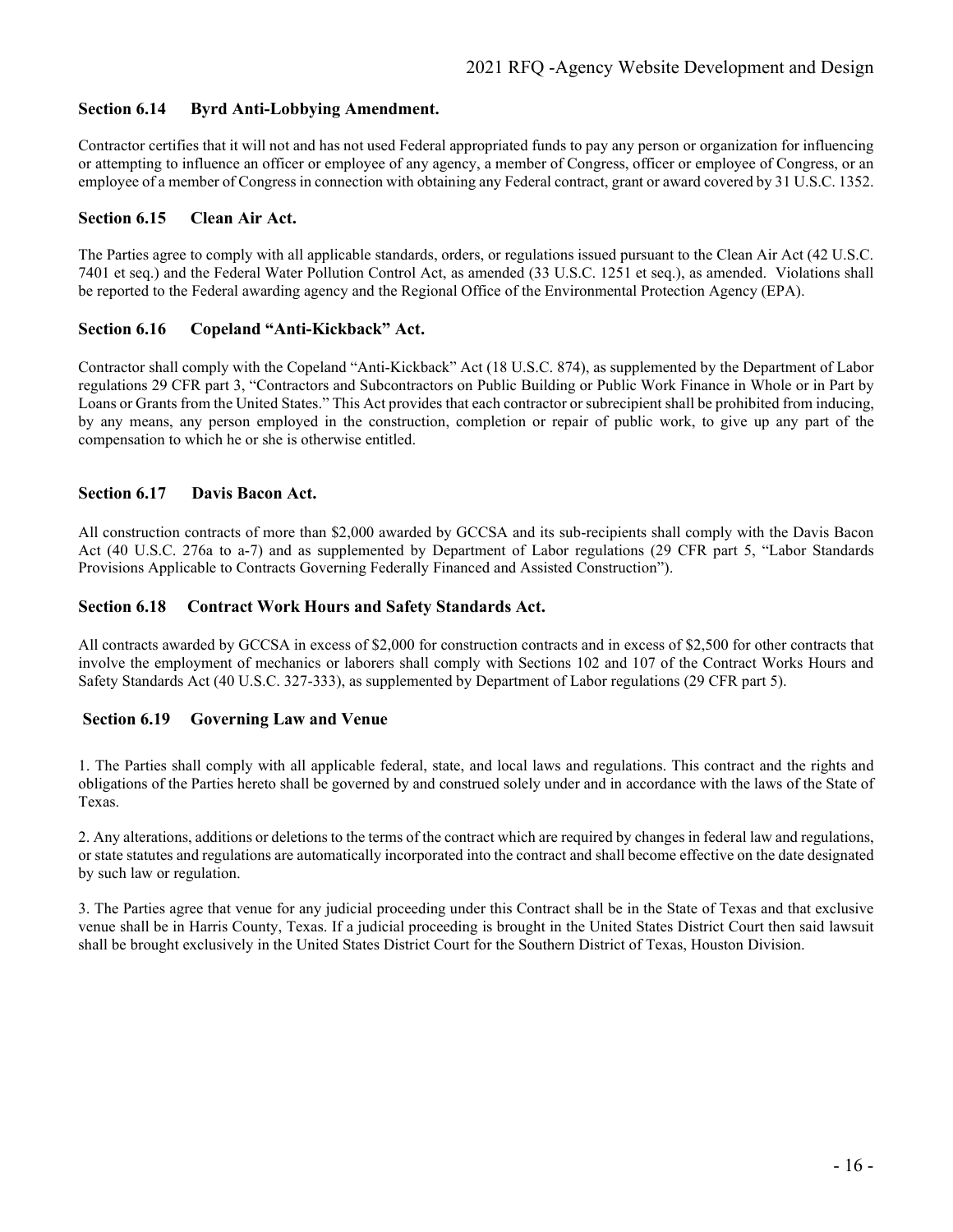# **FORM I**

# **DETAILED QUOTED PROPOSAL COVER STATEMENT**

| COMPANY STATUS: (Please circle) CORPORATION PARTNERSHIP INDIVIDUAL                                                          |  |  |  |
|-----------------------------------------------------------------------------------------------------------------------------|--|--|--|
|                                                                                                                             |  |  |  |
| PROPOSAL SERVICES: 2021 Agency Website Development and Design PROPOSAL SERVICES: 2021 Agency Website Development and Design |  |  |  |
|                                                                                                                             |  |  |  |
| BID PRICE: \$                                                                                                               |  |  |  |

It is agreed by the undersigned Supplier that the signed delivery of this Quote/ Proposal represents the Supplier's acceptance of the terms and conditions of this Request for Quote including all specifications and special provisions. Signature of the authorized representative **MUST** be of an individual who legally may enter his/her organization into a formal Contract with GCCSA.

Failure to sign this Cover Statement, or signing it with a false statement, shall void the submitted Quoted Proposal or any resulting Contracts, and the Supplier shall be removed from all Proposal lists.

By the signature below, the signatory for the Supplier certifies that neither he/she, the firm, corporation, partnership, nor institution represented by the signatory or anyone acting for such firm, corporation, partnership or institution has violated the antitrust laws of this State, codified at Section 15.01, *et seq*., Texas Business and Commerce Code, or the Federal antitrust laws, nor communicated directly or indirectly the Proposal made to any competitor or any other person engaged in the same line of business, nor has the signatory or anyone acting for the firm, corporation, partnership or institution submitting a Proposal committed any other act of collusion related to the development and submission of the Proposal.

By signing this offer, Supplier certifies that if a Texas address is shown as the address of the Supplier, Supplier qualifies as a Texas Resident Bidder as defined in Rule 1 TAC 113.8.

Please mark one of the "Yes" or "No" responses below by circling the correct response.

| COMPANY                 | Women             | $v_{es}$ | No | <b>Minority</b>   | Yes | No. | <b>Historically</b>  | Yes. | No |
|-------------------------|-------------------|----------|----|-------------------|-----|-----|----------------------|------|----|
| <b>CLASSIFICATIONS:</b> | <b>Business</b>   |          |    | <b>Business</b>   |     |     | <b>Underutilized</b> |      |    |
| CERT.                   | <b>Enterprise</b> |          |    | <b>Enterprise</b> |     |     | <b>Business</b>      |      |    |
| NO.                     | (WBE)             |          |    | (MBE)             |     |     | (HUB)                |      |    |
| ----<br>.               |                   | .        |    |                   |     |     |                      |      |    |

[The above table is for information and statistical use only.]

**This form must accompany the detailed quote when submitted.**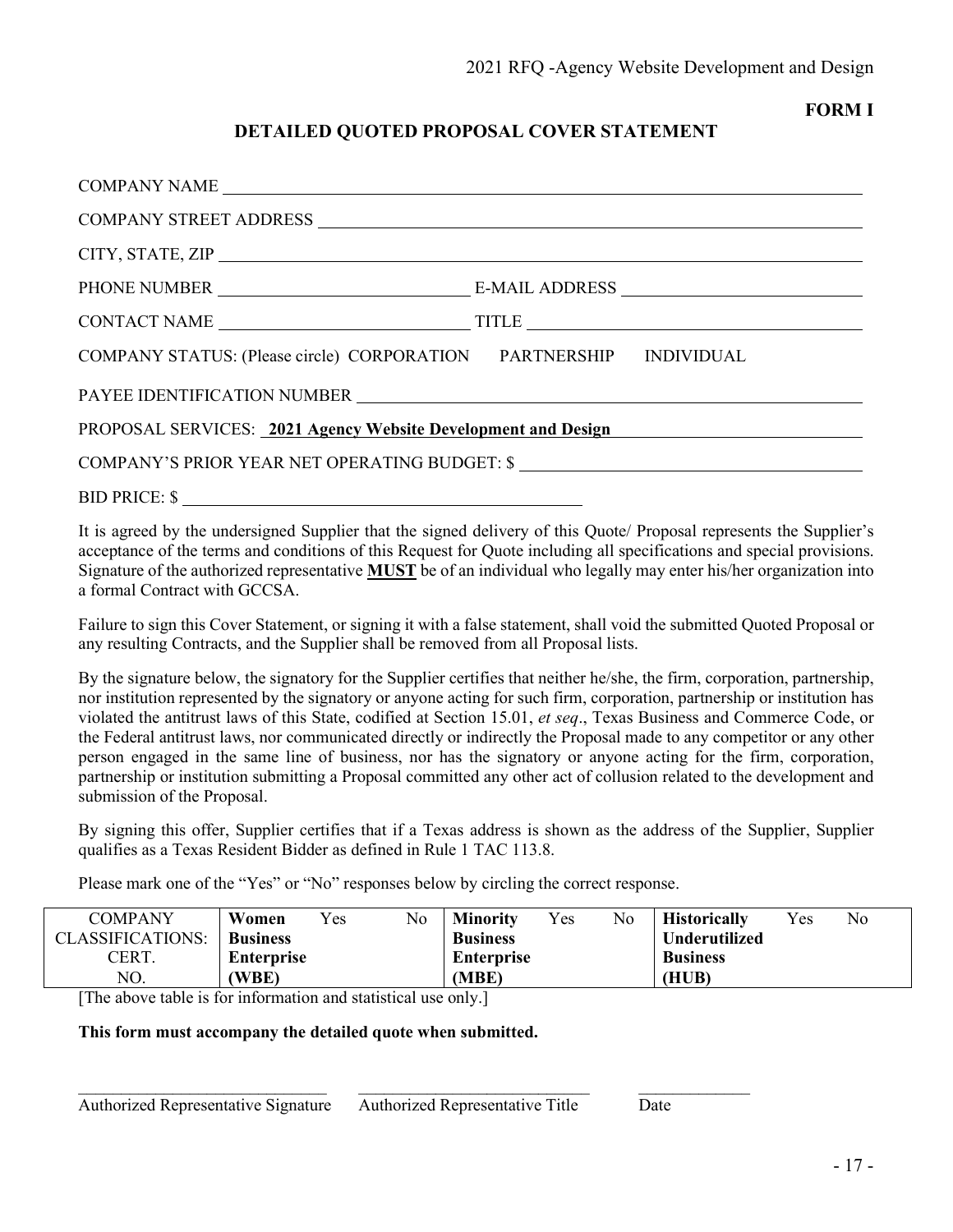**FORM II**

# **DISCLOSURE OF POTENTIAL CONFLICT OF INTEREST**

If any of the following have a financial or other substantive interest\*\* with Gulf Coast Community Services Association, Inc., a detailed explanation of the relationship or benefit must be submitted with your Proposal:

- yourself
- immediate family\*
- your partner, or
- any organization in which any of the aforementioned have a material financial or other substantive interest.

\_\_\_\_\_\_\_\_\_\_\_\_\_\_\_\_\_\_\_\_\_\_\_\_\_\_\_\_\_\_\_\_\_\_\_\_\_\_\_\_\_\_\_\_\_\_\_\_\_\_\_\_\_\_\_\_\_\_\_\_\_\_\_\_\_\_\_\_\_\_\_\_\_\_\_\_\_\_\_\_\_\_\_\_\_\_\_\_\_\_\_\_

 $\_$  ,  $\_$  ,  $\_$  ,  $\_$  ,  $\_$  ,  $\_$  ,  $\_$  ,  $\_$  ,  $\_$  ,  $\_$  ,  $\_$  ,  $\_$  ,  $\_$  ,  $\_$  ,  $\_$  ,  $\_$  ,  $\_$  ,  $\_$  ,  $\_$  ,  $\_$  ,  $\_$  ,  $\_$  ,  $\_$  ,  $\_$  ,  $\_$  ,  $\_$  ,  $\_$  ,  $\_$  ,  $\_$  ,  $\_$  ,  $\_$  ,  $\_$  ,  $\_$  ,  $\_$  ,  $\_$  ,  $\_$  ,  $\_$  ,

 $\_$  ,  $\_$  ,  $\_$  ,  $\_$  ,  $\_$  ,  $\_$  ,  $\_$  ,  $\_$  ,  $\_$  ,  $\_$  ,  $\_$  ,  $\_$  ,  $\_$  ,  $\_$  ,  $\_$  ,  $\_$  ,  $\_$  ,  $\_$  ,  $\_$  ,  $\_$  ,  $\_$  ,  $\_$  ,  $\_$  ,  $\_$  ,  $\_$  ,  $\_$  ,  $\_$  ,  $\_$  ,  $\_$  ,  $\_$  ,  $\_$  ,  $\_$  ,  $\_$  ,  $\_$  ,  $\_$  ,  $\_$  ,  $\_$  ,

Detailed explanation (if required):

I certify that I have provided full disclosure of all relationships that may create a conflict of interest with Gulf Coast Community Services Association, Inc.

| Name of Organization                      |                                    |
|-------------------------------------------|------------------------------------|
| Signature of Authorized Representative    | Title of Authorized Representative |
| Printed Name of Authorized Representative | Date                               |

- \* Immediate Family is defined as any person related within the second degree of affinity (marriage) or within their degree of consanguinity (blood) to the party involved. The prohibited relationships are summarized below:
	- First degree of affinity = husband, wife, spouse's father or mother, son's wife, daughter's husband
	- Second degree of affinity spouse's grandfather or grandmother, spouse's brother or sister
	- First degree of consanguinity  $=$  father, mother, son, daughter
	- Second degree of consanguinity = grandfather, grandmother, brother, sister, grandson, granddaughter
	- Third degree of consanguinity = great grandfather, great grandmother, uncle, aunt, brother or sister's son or daughter, great grandson, great granddaughter
- \*\* Substantive Interest is defined as any interest of a substantial nature, whether or not financial in nature, including membership on an organization's governing board, acting as the agent for an organization, or employed as an officer of an organization.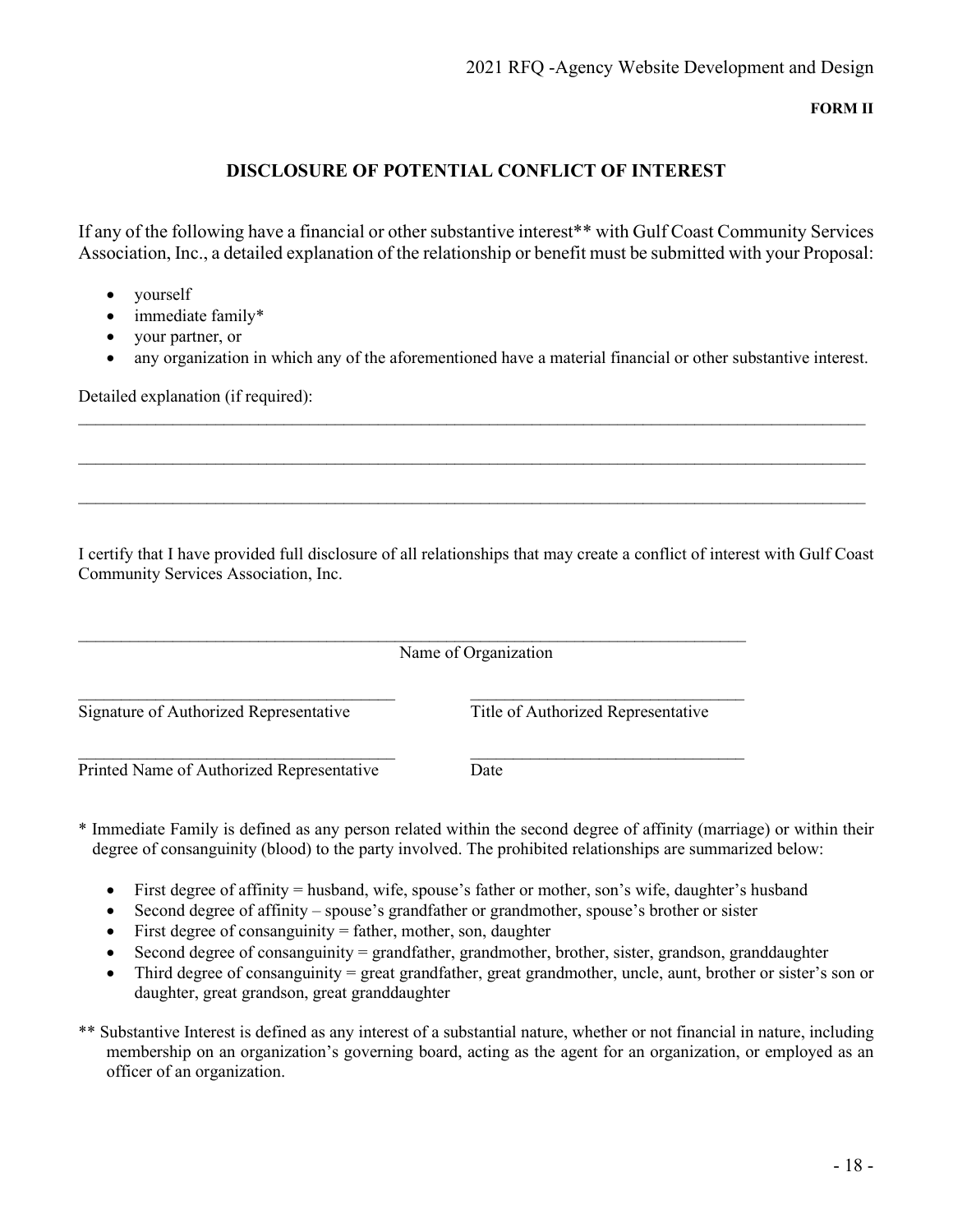**FORM III**

# **CERTIFICATION REGARDING A DRUG-FREE WORKPLACE**

This certification is required by the Federal Regulations Implementing Sections 5151-5160 of the Drug-Free Workplace Act, 41 USC 701, for the Department of Agriculture (7 CFR Part 3017), Department of Labor (29 CFR Part 98), Department of Education (34 CFR Parts 85, 668, and 682), Department of Health and Human Services (45 CFR Part 76).

**The undersigned Supplier certifies that it will provide a drug-free workplace by:**

- **1. Publishing a policy statement notifying employees that the unlawful manufacturing, distribution, dispensing, possession or use of a controlled substance is prohibited in the workplace and any associated consequences of non-compliance;**
- **2. Establishing an on-going drug-fee awareness program to inform employees of the dangers of drug abuse in the workplace, the Supplier's policy of maintaining a drug-free workplace, the availability of counseling rehabilitation, and employee assistance programs;**
- **3. Providing each employee with a written copy of the Supplier's Drug-Free policy;**
- **4. Notifying the employees in the Supplier's Policy statement that as a condition of employment under the Contract employee shall notify the Supplier in writing within five (5) business days after a conviction for a violation by the employee of a criminal drug abuse statute in the workplace;**
- **5. Notifying GCCSA within ten (10) business days of the Supplier's receipt of notice of the conviction of an employee; and,**
- **6. Taking appropriate personnel action against an employee convicted of violating a criminal drug statute as set forth in the Supplier's drug-free workplace policy.**

| Name of Organization                      |                                    |  |  |
|-------------------------------------------|------------------------------------|--|--|
| Signature of Authorized Representative    | Title of Authorized Representative |  |  |
| Printed Name of Authorized Representative | Date                               |  |  |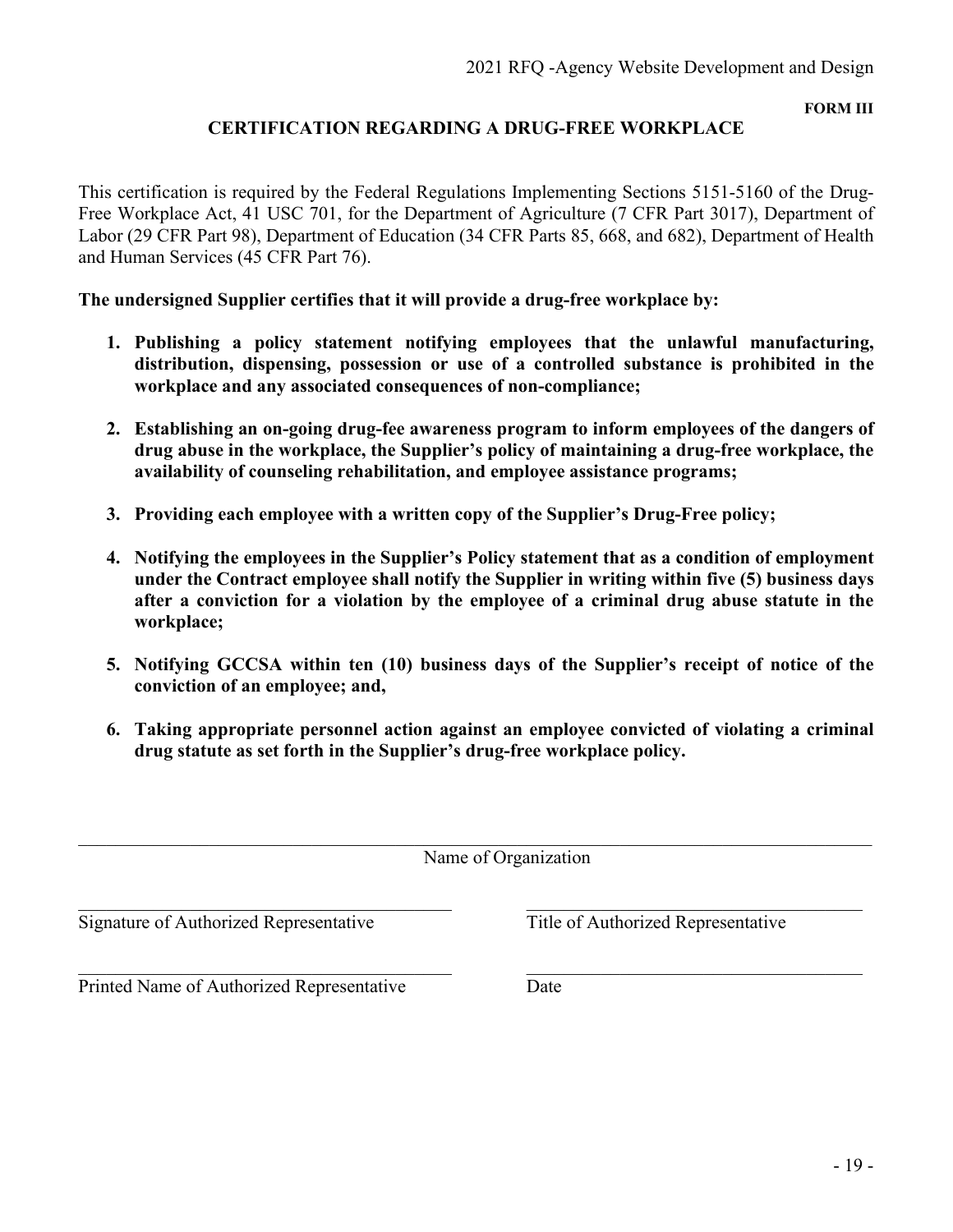**FORM IV**

# **ASSUMED EXPENSES AND NO CLAIM ACKNOWLEDGEMENT**

By participation in the quote process, bidder assumes all expenses incurred. If not selected, bidder shall have no claim against GCCSA, its officers, board members, employees, and agents as a result in this bid process.

| Printed Name: |                                          |
|---------------|------------------------------------------|
|               |                                          |
| Title:        | <u> 1989 - Johann John Stone, markin</u> |
| Date:         |                                          |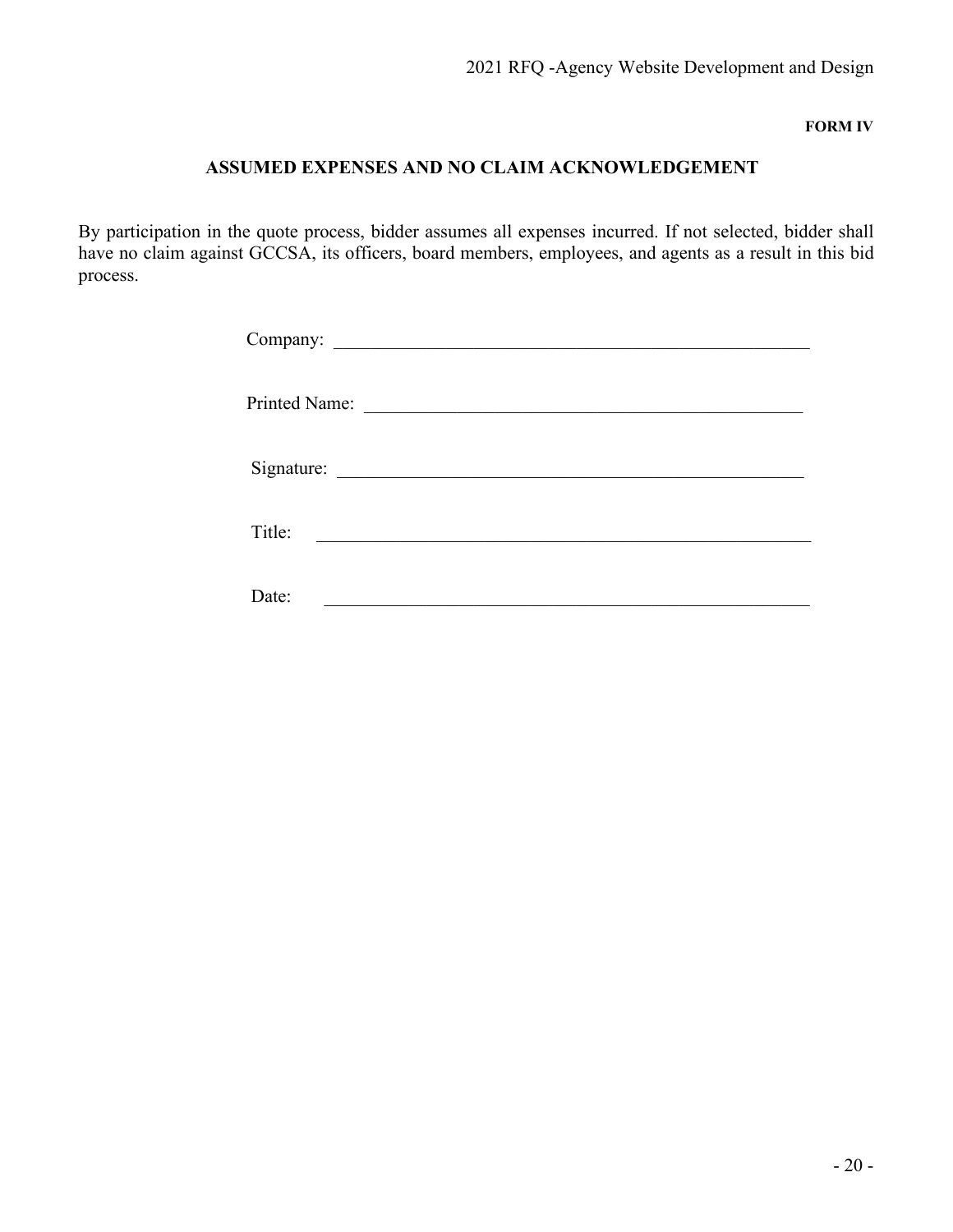# **FORM V**

# **CERTIFICATION AND DISCLOSURE**

# **Certification and Disclosure Statement**

A person or entity entering a contract with GCCSA is required by Texas Law to disclose, in advance of the contract award, if the person or an owner or operator of the business has been convicted of a felony. The disclosure should include a general description of the conduct resulting in the conviction of a felony as provided in section 44.034 of the Texas Education Code. The requested information is being collected in accordance with applicable law. This requirement does not apply to publicly held corporations.

| If an individual<br>Have you been convicted of a felony?                                  | YES or No |
|-------------------------------------------------------------------------------------------|-----------|
| <b>OR</b>                                                                                 |           |
| If a business entity<br>Has any owner of your business entity been convicted of a felony? | YES or NO |
| Has any operator of your business entity been convicted of a felony?                      | YES or NO |

If you answered yes to any of the above questions, please provide a general description of the conduct resulting in the conviction of the felony, including the Case Number, the applicable dates, the State and County where the conviction occurred, and the sentence.

| Date:                   |  |  |
|-------------------------|--|--|
| Name:                   |  |  |
| Title:                  |  |  |
| <b>Business Entity:</b> |  |  |
| Authorized Signature:   |  |  |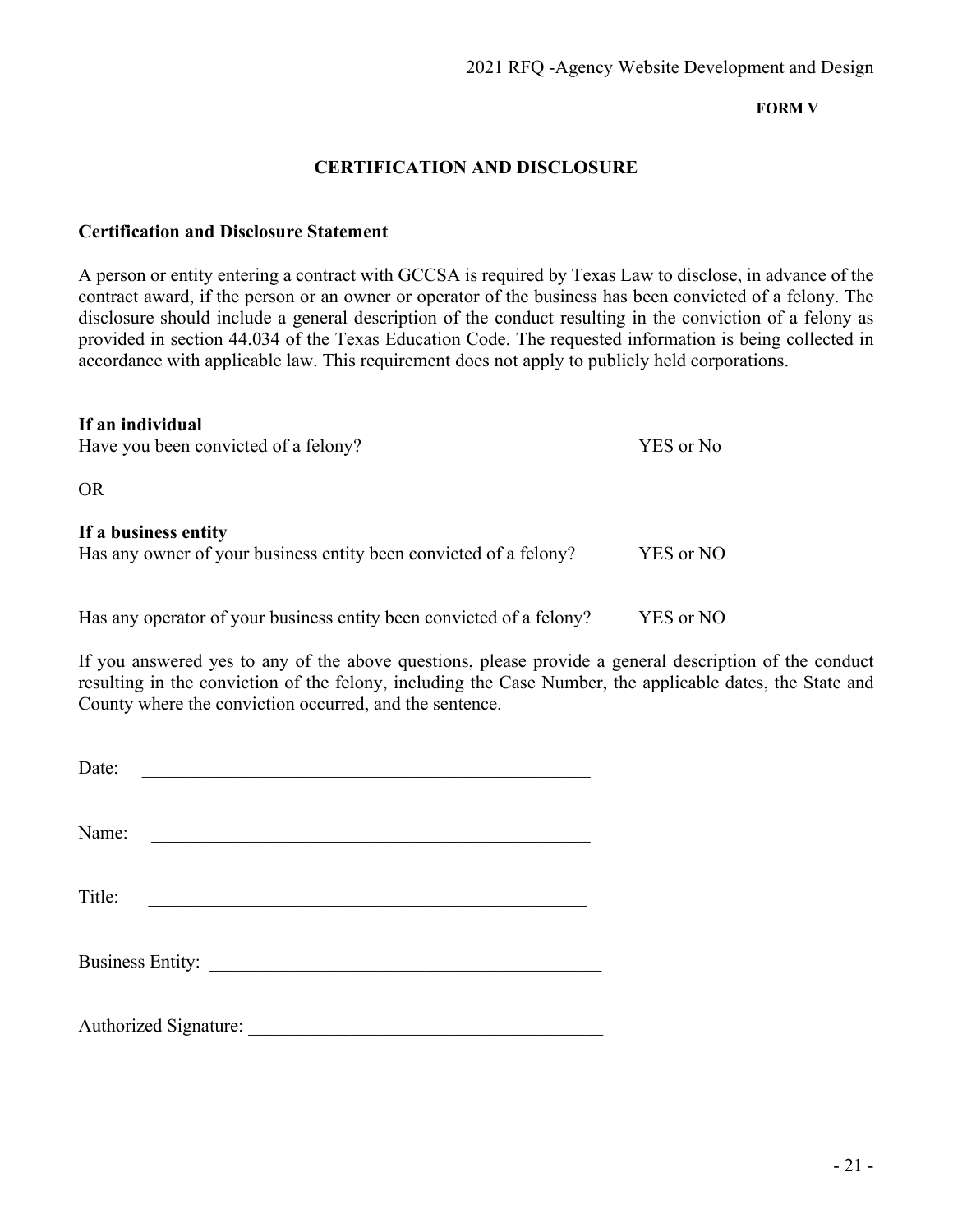Texas Department of February 2017 Agriculture H2048

**FORM VI**

# **CERTIFICATION**

REGARDING DEBARMENT, SUSPENSION**,** INELIGIBILITY AND VOLUNTARY EXCLUSION FOR COVERED CONTRACTS

| <b>Name of Business (Contractor)</b> | <b>Vendor ID No. or Social Security</b><br>No. |
|--------------------------------------|------------------------------------------------|
|                                      |                                                |

(1) The prospective contractor certifies to the best of its knowledge and belief that it and its principals:

(a) Are not presently debarred, suspended, proposed for disbarment, declared ineligible, or voluntarily excluded from covered transactions by any Federal department or agency;

(b) Have not within a three-year period preceding this application been convicted of or had a civil judgment rendered against them for commission of fraud or a criminal offense in connection with obtaining, attempting to obtain, or performing a public (Federal, State, or local) transaction or contract under a public transaction; violation of Federal or State antitrust statutes or commission of embezzlement, theft, forgery, bribery, falsification or destruction of records, making false statements, or receiving stolen property;

(c) Are not presently indicted for or otherwise criminally or civilly charged by a governmental entity (Federal, State, or local) with commission of any of the offenses enumerated in paragraph (1)(b) of this certification; and

(d) Have not within a three-year period preceding this application had one or more public transactions (Federal, State, or local) terminated for cause or default.

(2) Where the prospective contractor is unable to certify to any of the statements in this certification, such prospective contractor shall attach an explanation to this proposal.

Signature of Contractor Representative Date

Printed/Typed Name of Printed/Typed Title of Contractor Representative Contractor Representative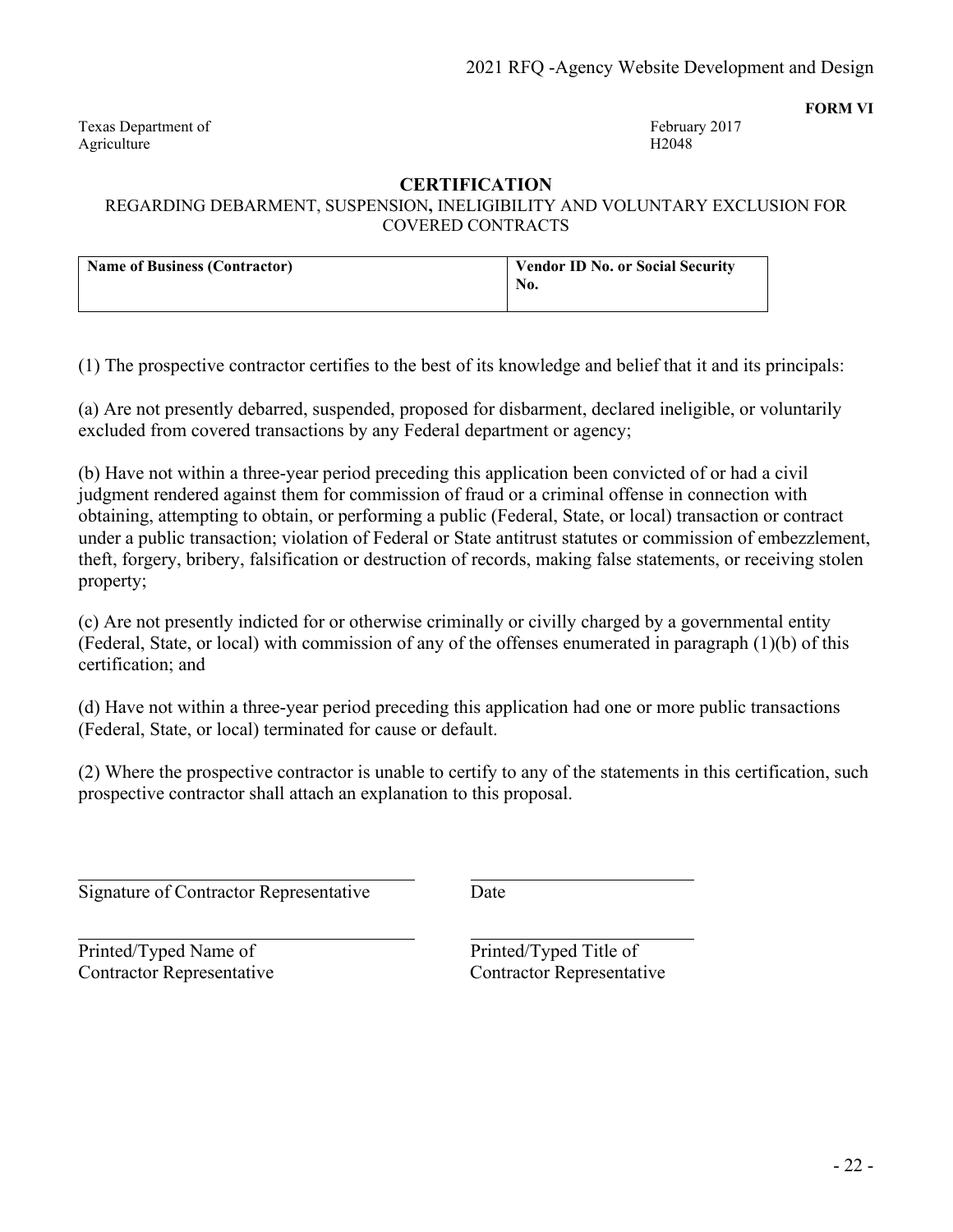**FORM VII**

Texas Department of Form H2049 Agriculture July 2017

# **CERTIFICATION REGARDING FEDERAL LOBBYING (Certification for Contracts, Grants, Loans, and Cooperative Agreements)**

Federal legislation generally prohibits entities from using federally appropriated funds to lobby the executive or legislative branches of the Federal government. Lobbying with respect to certain grants, contracts, cooperative agreements, and loans is governed by relevant statutes, including among others, the provisions of 31 U.S.C. 1352, as well as common rule, "New Restrictions on Lobbying" published at 55 Federal Register (FR) 6736 (February 26, 1990), including definitions, and the Office of Management and Budget "Government wide Guidance on New Restrictions on Lobbying" and notices published at 54 FR 52306 (December 20, 1989), 55 FR 24540 (June 15, 1990), 57 FR 1772 (January 15, 1992), and 61 FR 1412 (January 19, 1996).

Contracting entities or sponsored sites that contract for goods or services using Federal funds must obtain this certification for any award exceeding \$100,000 and if necessary, must obtain the Standard Form-LLL, "Disclosure Form to Report Lobbying."

# **CERTIFICATION**

The undersigned certifies, to the best of his or her knowledge and belief, that:

- 1) No Federal appropriated funds have been paid or will be paid, by or on behalf of the undersigned, to any person for influencing or attempting to influence an officer or employee of an agency, a Member of Congress, an officer or employee of Congress, or an employee of a Member of Congress in connection with the awarding of any Federal contract, the making of any Federal grant, the making of any Federal loan, the entering into of any cooperative agreement, and the extension, continuation, renewal, amendment, or modification of any Federal contract, grant, loan, or cooperative agreement.
- 2) If any funds other than federally appropriated funds have been paid or will be paid to any person for influencing or attempting to influence an officer or employee of any agency, a Member of Congress, an officer or employee of Congress, or an employee of a Member of Congress in connection with this Federal contract, grant, loan, or cooperative agreement, the undersigned shall complete and submit *Standard Form-LLL*, "*Disclosure Form to Report Lobbying*", in accordance with its instructions.
- 3) The undersigned shall require that the language of this certification be included in the award documents for all covered subawards at all tiers (including subcontracts, subgrants, and contracts under grants, loans, and cooperative agreements) and that all subrecipients shall certify and disclose accordingly.

 $\bot$  , and the contribution of the contribution of the contribution of the contribution of the contribution of  $\bot$ 

 $\mathcal{L}_\mathcal{L} = \{ \mathcal{L}_\mathcal{L} = \{ \mathcal{L}_\mathcal{L} = \{ \mathcal{L}_\mathcal{L} = \{ \mathcal{L}_\mathcal{L} = \{ \mathcal{L}_\mathcal{L} = \{ \mathcal{L}_\mathcal{L} = \{ \mathcal{L}_\mathcal{L} = \{ \mathcal{L}_\mathcal{L} = \{ \mathcal{L}_\mathcal{L} = \{ \mathcal{L}_\mathcal{L} = \{ \mathcal{L}_\mathcal{L} = \{ \mathcal{L}_\mathcal{L} = \{ \mathcal{L}_\mathcal{L} = \{ \mathcal{L}_\mathcal{$ 

\_\_\_\_\_\_\_\_\_\_\_\_\_\_\_\_\_\_\_\_\_\_\_\_\_\_\_\_\_\_\_\_\_\_\_\_\_\_\_\_\_\_\_\_\_\_\_\_\_ \_\_\_\_\_\_\_\_\_\_\_\_\_\_\_\_\_\_\_\_\_\_\_\_\_\_\_\_\_\_\_\_\_\_\_\_\_\_\_\_\_\_

Name of Organization submitting certification

Name of Organization Representative Title

Signature of Organization Representative Date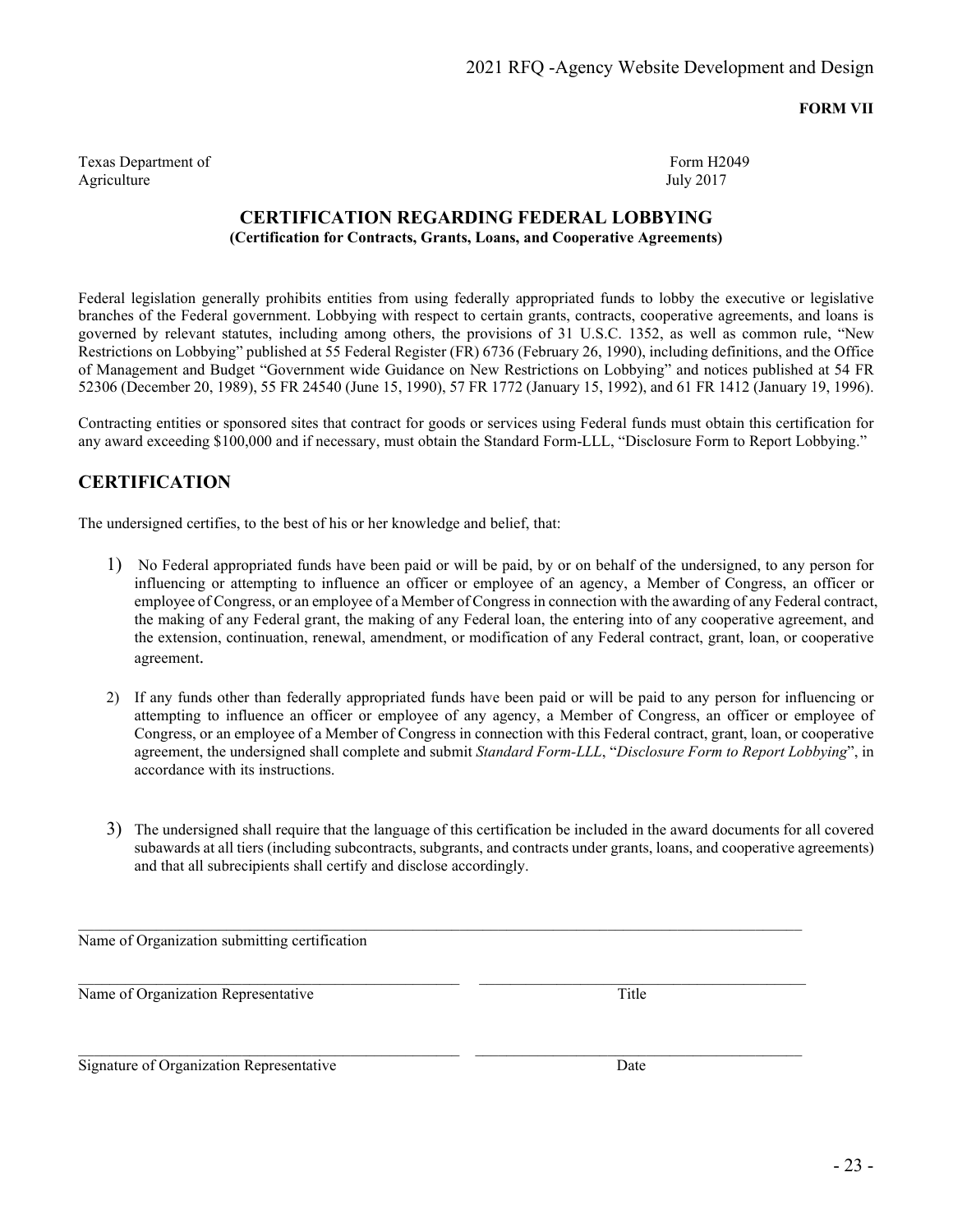**FORM VIII** 

# **REFERENCES**

List below references with which the Bidder has provided similar services during the past three (3) years.

|                          | FIRM NAME:                                                                       |
|--------------------------|----------------------------------------------------------------------------------|
|                          |                                                                                  |
|                          |                                                                                  |
|                          |                                                                                  |
|                          | DATE OF CONTRACT: _________________________________through _____________________ |
|                          | FIRM NAME:                                                                       |
|                          |                                                                                  |
|                          |                                                                                  |
|                          |                                                                                  |
| <b>DATE OF CONTRACT:</b> | <b>Example 2018</b> Through through                                              |